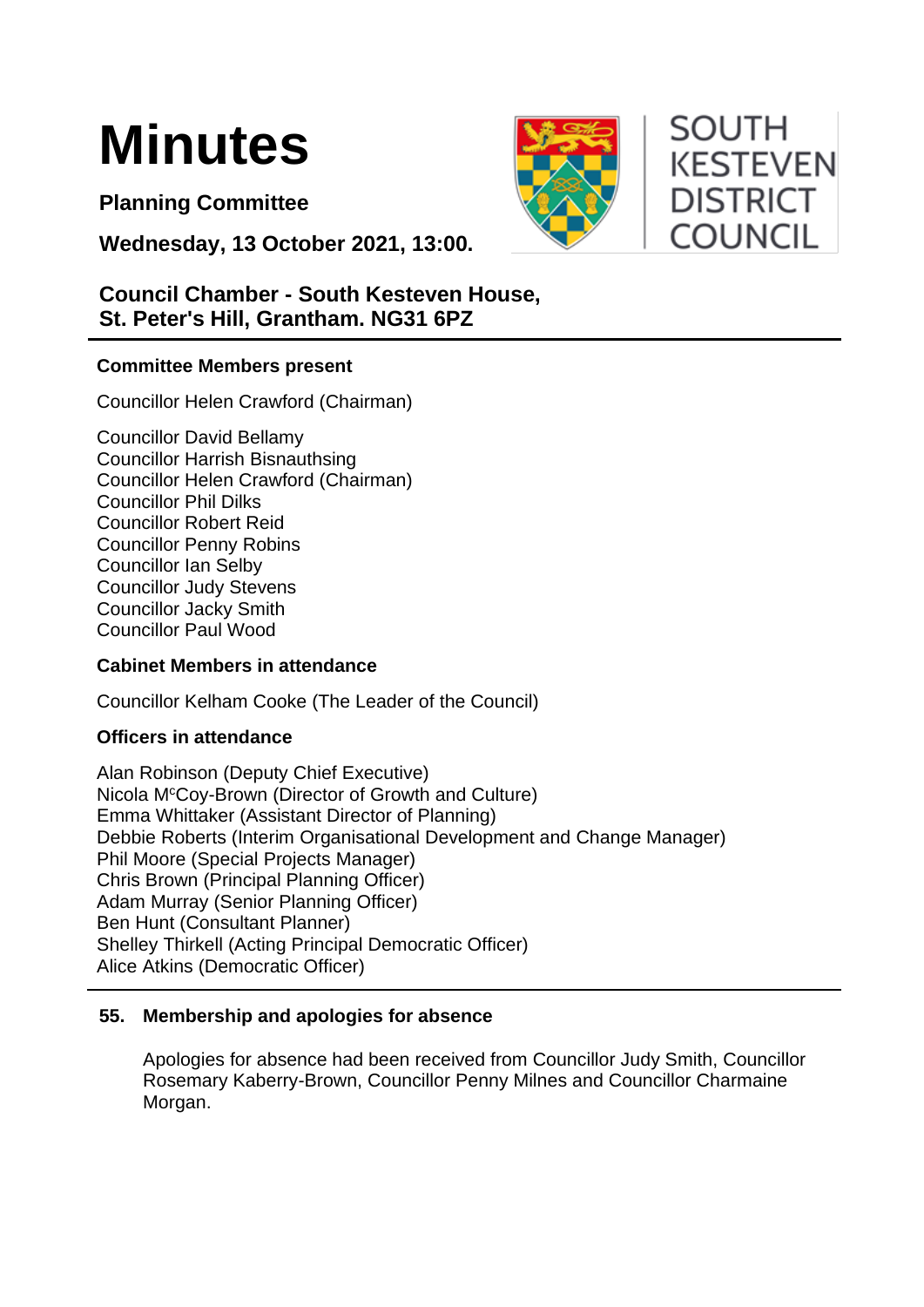Councillor Paul Wood would be substituting for Councillor Penny Milnes, for this meeting only.

#### **56. Disclosure of interests**

Councillor Robert Reid requested that it be noted that he had previously held the Portfolio for Planning, the St Martin's Park Project (S20/2065) had been kept as part of the Leader's portfolio and confirmed he would still be taking part in the debate and vote for that item.

Councillor Harrish Bisnauthsing requested that it be noted that he had been approached by members of the public regarding the one or more of the applications, but that he was attending the meeting with an open mind.

Councillor Jacky Smith declared that she had a disclosable pecuniary interest in Agenda item 5 (application S21/1425). She would leave the meeting and not participate in the debate, nor vote.

#### **57. Minutes of the meeting held on 16 September 2021**

The minutes of the meeting held on 16 September 2021 were proposed, seconded and AGREED as a correct record, subject to the following amendment:

That it be noted that:

Councillor David Bellamy left the meeting at 16:10.

Councillor Harrish Bisnauthsing left the meeting at 16:35.

#### **58. Application S20/2056**

| Proposal: | Demolition of existing factory premises (excluding original<br>factory building at south western edge of site). Erection of a<br>high-quality mixed-use development comprising; Class E<br>development of offices and workshops (10,000m2 (GIA)),<br>local foodstore and café; c190 dwellings including 30%<br>affordable housing (Class C3); a retirement village including<br>ancillary facilities (Class C2); public open space including<br>strategic landscaping at the eastern end of the site; and all<br>associated infrastructure. Means of access provided off<br>Barnack Road through adaptation of existing vehicular<br>access points as necessary. Secondary pedestrian and<br>cycle access via Edgar Gardens |
|-----------|-----------------------------------------------------------------------------------------------------------------------------------------------------------------------------------------------------------------------------------------------------------------------------------------------------------------------------------------------------------------------------------------------------------------------------------------------------------------------------------------------------------------------------------------------------------------------------------------------------------------------------------------------------------------------------------------------------------------------------|
| Location: | Land north of Barnack Road, Stamford, Lincolnshire                                                                                                                                                                                                                                                                                                                                                                                                                                                                                                                                                                                                                                                                          |
| Decision: | 1. That the Assistant Director - Planning is authorised to                                                                                                                                                                                                                                                                                                                                                                                                                                                                                                                                                                                                                                                                  |

APPROVE the application subject to the conditions set out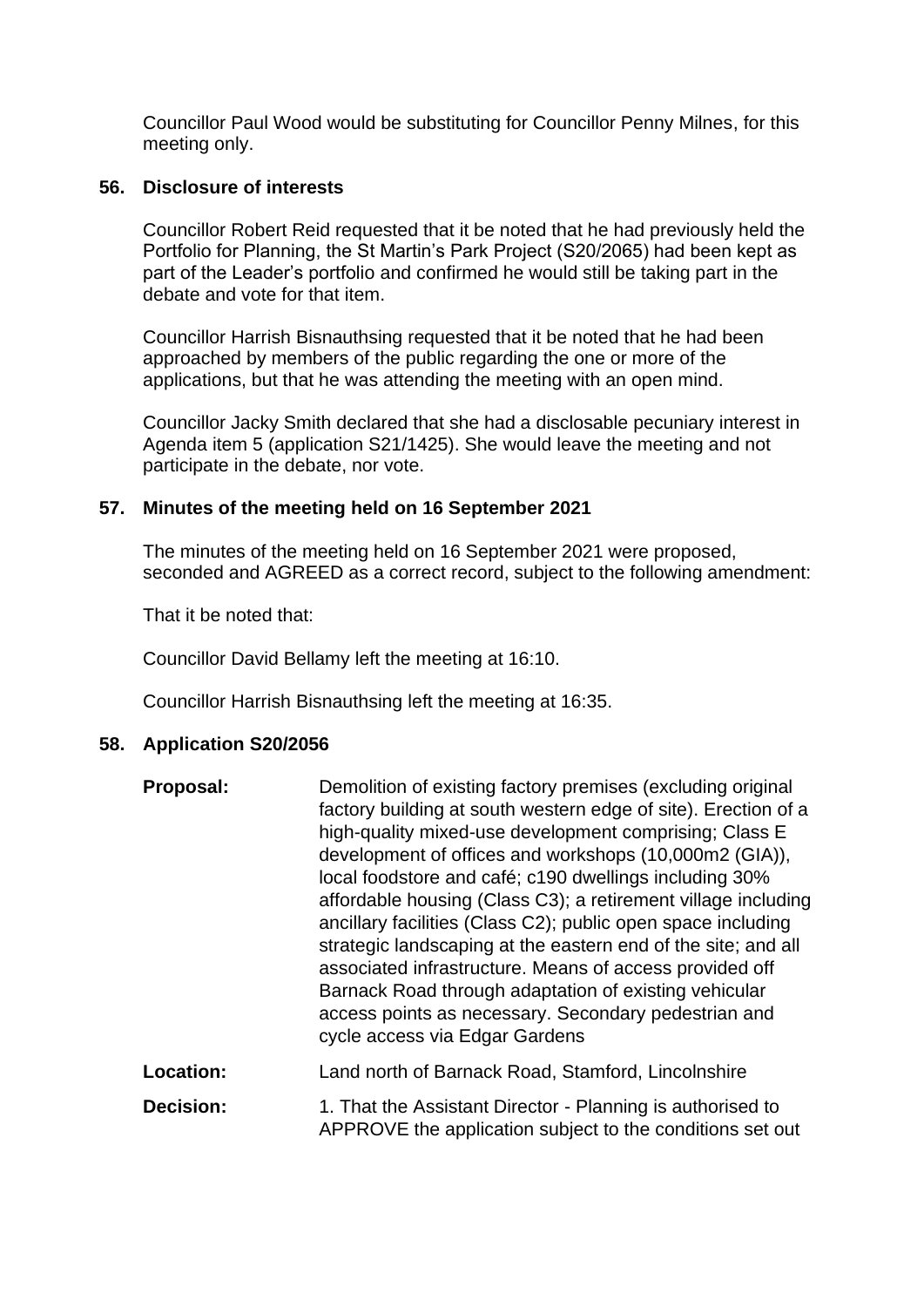at the end of this report and subject to completion of a Section 106 planning Agreement securing the requirements specified in the developer contributions section of the report. Where the S106 obligation has not been concluded prior to the Committee, a period not exceeding twelve weeks after the date of the Committee shall be set for the completion of that obligation

2. In the event that the agreement has not been concluded within the twelve-week period and where, in the opinion of the Assistant Director - Planning, there are no extenuating circumstances which would justify a further extension of time, the related planning application shall be refused planning permission for the appropriate reason(s) on the basis that the necessary criteria essential to make what would otherwise be unacceptable development acceptable have not been forthcoming

Noting comments made during the public speaking session by:

**Parish Council(s):** Dr Margaret Palmer, Barnack Parish Council

Cllr Shaun Ford, Stamford Town Council

| <b>Against:</b> | Susan Boyd |
|-----------------|------------|
|-----------------|------------|

Deborah Hewson

# **Applicant:** Mark Flood

Together with:

- SKDC Local Plan 2011 2036
- National Planning Policy Framework (NPPF) revised July 2021
- Support received from Stamford Town Council, but observations made.
- Support and concerns raised by Wothorpe Parish Council.
- No comments received from St Martins Without Parish Council.
- Objections received from Barnack Parish Council
- No objections from a Heritage perspective from Peterborough City Council, but comments regarding the Transport Assessment
- No objections, subject to imposition of appropriate Planning Conditions from Natural England.
- Comments from Lincs Wildlife Trust.
- Comments from Bedfordshire, Cambridgeshire and Northamptonshire Wildlife Trust.
- Comments and request for contributions towards enhanced facilities from Network Rail.
- Comments on needs to upgrade from Western Power Distribution.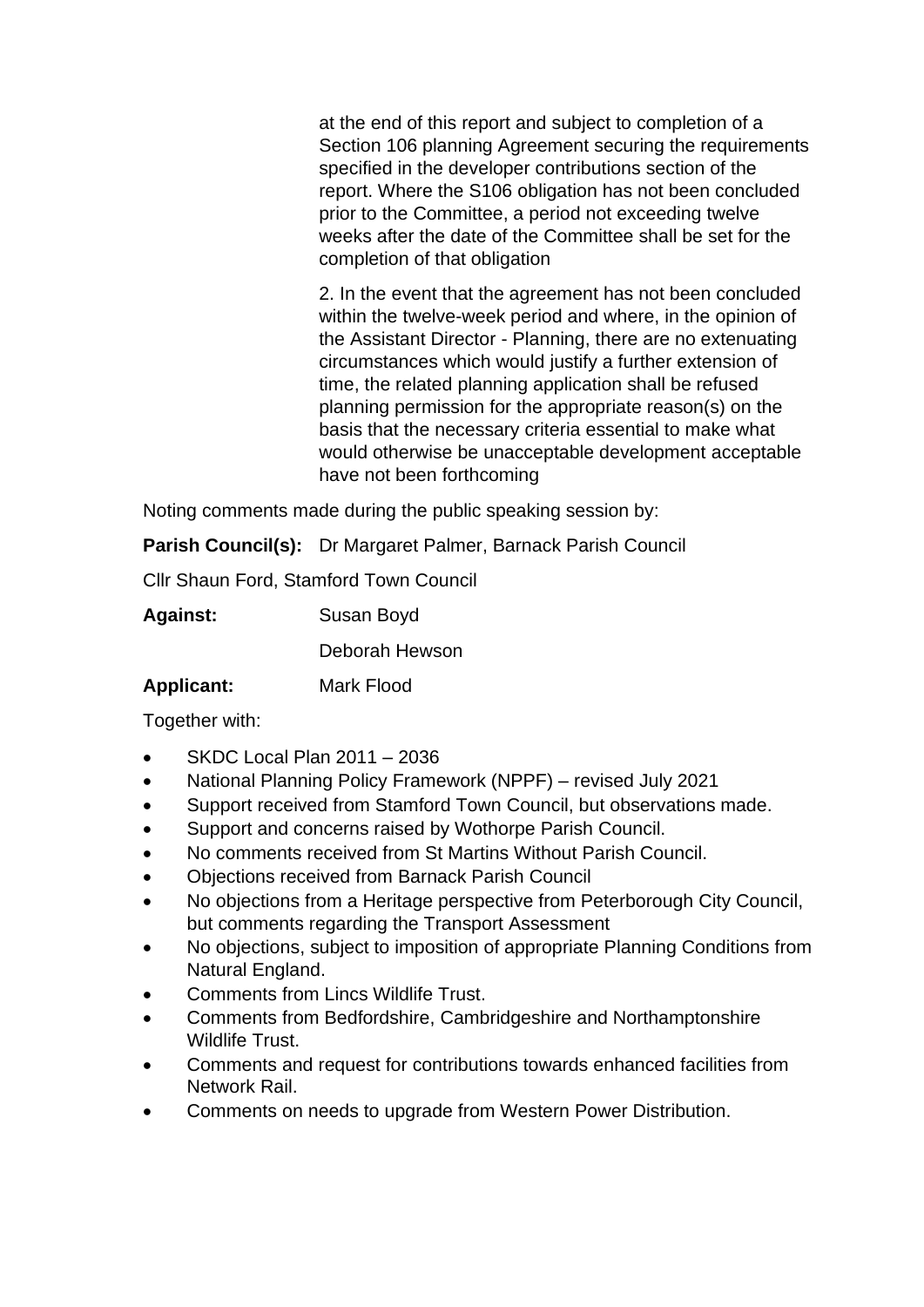- Recommendation for planning conditions regarding contamination and drainage from the Environment Agency.
- Recommendations to ensure contamination remediation and noise mitigation received from South Kesteven District Council Environmental Protection.
- Comments received from Anglian Water
- No comments received from Welland and Deepings Internal Drainage Board.
- No objections and recommended conditions received from Lincolnshire County Council (Lead Flood Authority) .
- Requirement for a Scheme of Archaeological Works from Heritage Lincolnshire.
- No comments from Historic England.
- No comments from the Gardens Trust.
- Comments from South Kesteven District Council Heritage Advisor
- Comments regarding and Environmental Impact Assessment, heights of buildings and welcome the retention of the 1904 building from Stamford Civic Society.
- No objection from Highways England.
- No objections, but recommendations from conditions from Lincolnshire County Council Highways.
- No objections from Lincolnshire County Council Minerals.
- Request for an upgrade to the bridleway from Lincolnshire County Council Footpaths.
- Request for £92,238 towards capacity at local schools from Lincolnshire County Council Education.
- Request for financial contribution of £125,400 from the NHS.
- No response received from Lincolnshire Fire and Rescue.
- Requirements for affordable dwellings received from the South Kesteven District Council Affordable Housing Officer.
- Comments from South Kesteven District Council in its capacity as LPA) Viability Advisor.
- Comments from the South Kesteven District Council Design Officer.
- Representations as a result of publicity.
- Information included within the Additional Information Report issued on 5 October.

Members asked the following questions to the applicant:

• Whether the applicant had met with Stamford Town Council to address their issues.

The applicant confirmed that he had embarked upon a series of public online consultations with stakeholders, including Stamford Town Council. It was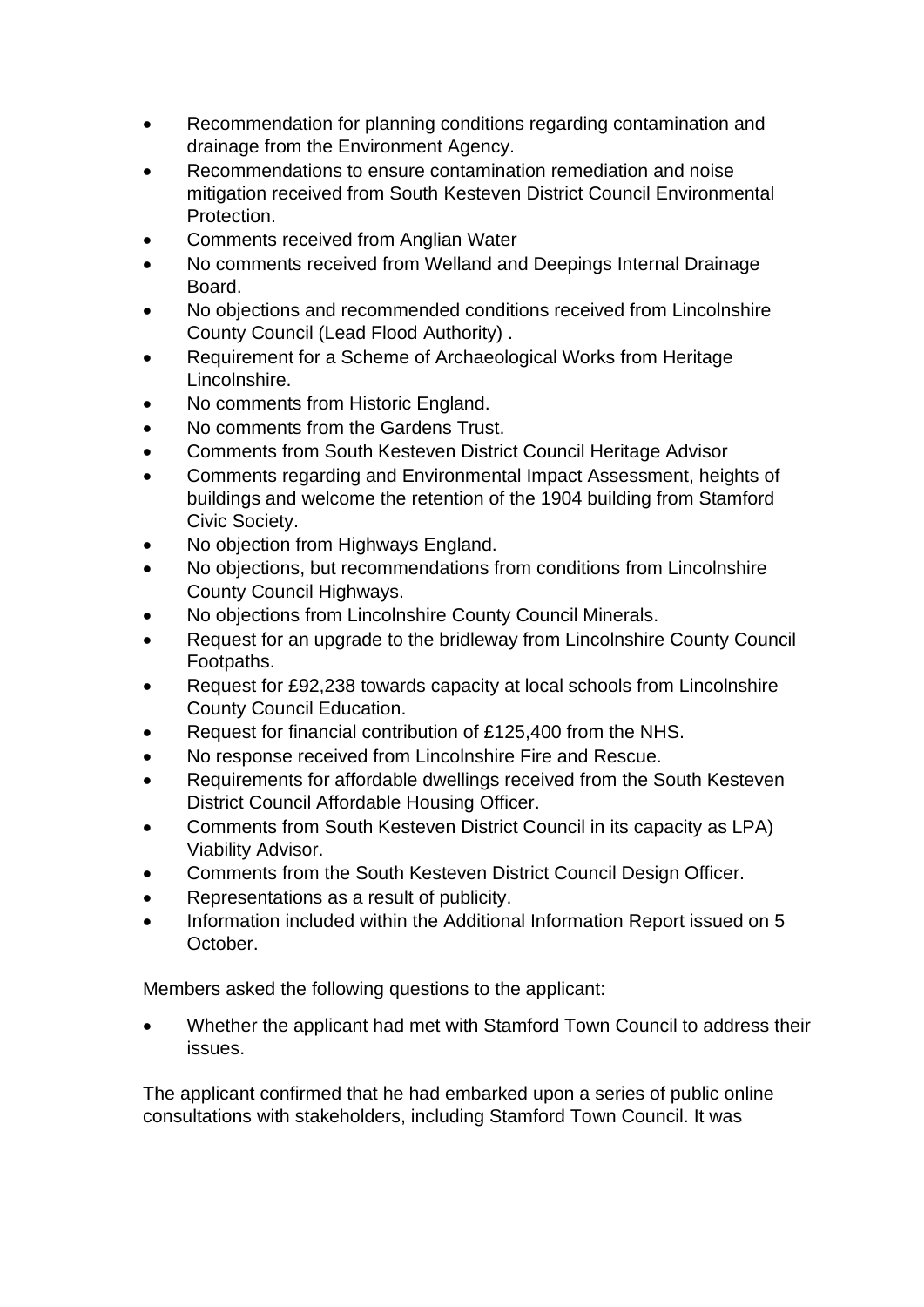confirmed that the issues raised by the representative from Stamford Town Council had been discussed at some length during that exercise.

Whether the traffic survey been conducted during lockdown.

The applicant confirmed that a traffic survey had been undertaken during lockdown, but that the purpose of this was not to assess traffic volume but to assess traffic speeds. It was noted that during lockdown the recorded speeds were likely to have been higher due to lower traffic flows.

• A concern was raised around whether the development would create more traffic in the area.

The transport assessment submitted alongside the Planning Application had undertaken a full multi-model assessment. As a result of this, the application proposed improvements along Barnack Road in the form of enhanced pedestrian and cycle connectivity.

Were there any proposals to impose any mitigation against speed along Barnack Road.

The development did not propose to reduce speed limits along Barnack Road,the delivery of the development was not contingent upon the reduction of the speed limit. The applicant noted that they would fully support a reduction in speed limit, should the Highway Authority be willing to pursue that.

• Whether any efforts had been made to make the development sustainable.

It was confirmed that the concept of the Masterplan itself was sustainable and soft sustainability had been included.

During questions to Officers and debate, Members commented on:

- No proposals within the application to install lighting on the bridge.
- That there had been no Environmental Impact Assessment.
- Whether the development could be developed as a green village or carbon 0 site.
- Concerns were raised about the reduction of affordable housing, but noted that this was in line with the Local Plan.
- The amount of money to be paid towards the proposed crossing upgrade.
- Concerns about the lack of climate change mitigation proposed by the applicant. Members noted that all major applications should include a paragraph outlining proposed climate change mitigation.
- Welcomed the Highways Authority reducing speed to 30mph to the edge of the development.
- The material of the paths.
	- Benefits for Stamford and for the south of the Lincolnshire.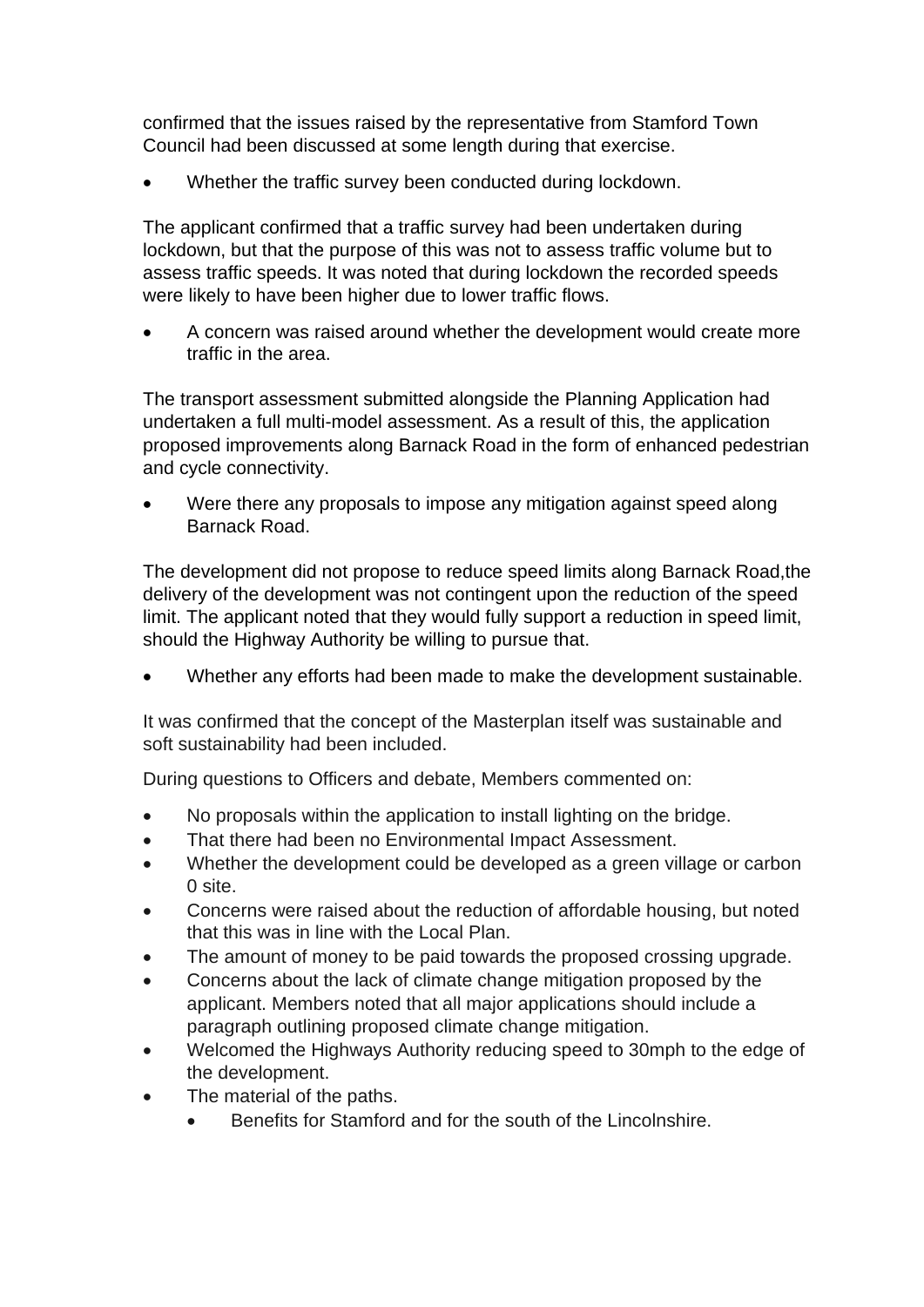- A desire to pursue carbon neutral conditions in future.
- That lighting be addressed when reserved matters are considered as part of the full planning application.

It was proposed, seconded, and **AGREED** that the application be approved for the summary of reasons set out in the case officer's report together with the following conditions:

# Time Limit for Commencement

1. The development hereby permitted shall be commenced before the expiration of three years from the date of this permission or two years from the approval of the last of the reserved matters, whichever is the later.

Reason: To comply with section 91 of the Town and Country Planning Act 1990 The development hereby permitted shall be carried out in accordance with the following list of approved plans:

- 2. The development hereby permitted shall be carried out in accordance with the following list of approved plans:
	- a. 6178/PL 01 Site Location Plan
	- b. 8190658/01 Commercial Access General Arrangement
	- c. 8190658/02 Western Residential Access General Arrangement
	- d. 8190658/03 Central Residential Access General Arrangement
	- e. 8190658/04 Eastern Residential Access General Arrangement
	- f. 8190658/05 Edgar Gardens Pedestrian / Cycle Link General Arrangement
	- g. 8190658/6101 rev P4 Highway Works Pedestrian and Cycle Improvements General Arrangement - Sheet 1
	- h. 8190658/6102 rev P5 Highway Works Pedestrian and Cycle Improvements General Arrangement - Sheet 2
	- i. 8190658/6103 rev P5 Highway Works Pedestrian and Cycle Improvements General Arrangement - Sheet 3

Unless otherwise required by another condition of this permission.

Reason: To define the permission and for the avoidance of doubt.

#### Site Preparation Works

- 3. For the purposes of the conditions of this permission, the following are referred to as Site Preparation Works:
	- a. works of demolition undertaken in accordance with the Demolition Method Statement referred to in condition 4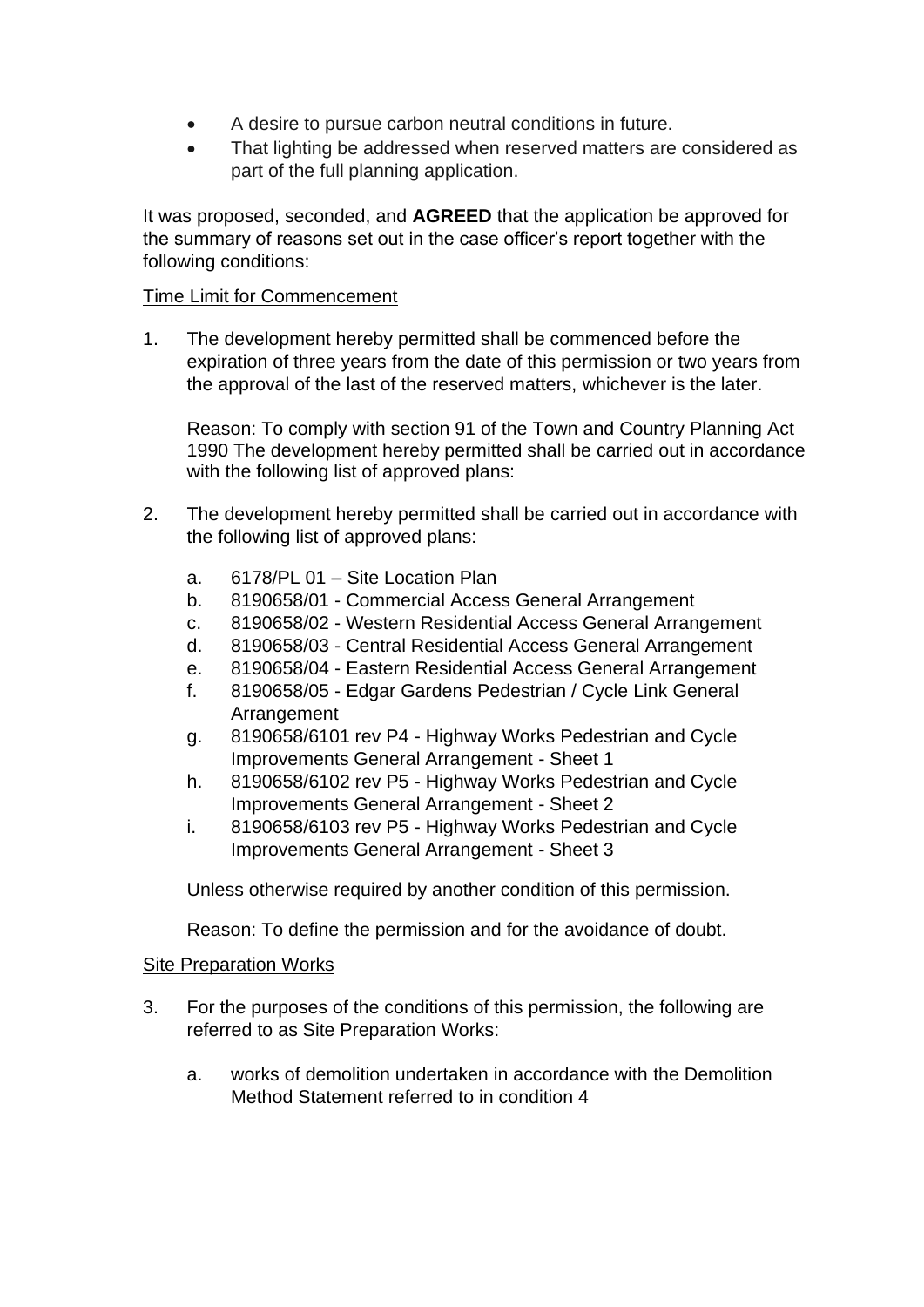- b. works of remediation carried out in accordance with the Scheme of Further Site Contamination Investigations and the Remediation Strategy referred to in conditions 5 and 6
- c. the implementation of archaeological works in accordance with the Scheme of Archaeological Works referred to in condition 8
- d. works for the re-routing and re-configuration of power lines that cross the site.

Reason: For the avoidance of doubt

# Planning Obligation

4. Other than implementation of the Site Preparation Works referred to in condition 2 above, no development shall take place unless and until all parties with an interest in the 'Council Land' have entered into a planning obligation pursuant to Section 106 of the Town and Country Planning Act 1990 (as amended) in order to bind the 'Council Land'. This agreement shall be in the form of, and shall secure the same obligations as, the agreement attached to this decision notice.

For the purposes of this condition the 'Council Land' shall mean all that land currently owned by the Council and shown edged red on Plan 1 appended to this decision notice.

Reason: To ensure that the planning obligations necessary for the development to proceed will apply to the whole of the land covered by the planning permission

# Demolition, Contamination and Archaeology

5. The development hereby permitted shall not commence until a detailed Demolition Method Statement for the removal of existing buildings and structures from the Council Land has been submitted to and approved in writing by the Local Planning Authority. The Demolition Method Statement shall include the results of an asbestos survey to be carried out in advance of demolition, as well as arrangements for the management of vehicle movements associated with the demolition works.

The demolition of existing buildings shall thereafter be carried out in accordance with the approved Demolition Method Statement.

Reason: Demolition is one of the first operations to take place on the site. It is necessary to require the submission and approval of a scheme of demolition prior to commencement of the development in order to ensure that this is carried out in a way which minimises pollution risks, in compliance with South Kesteven Local Plan policy EN4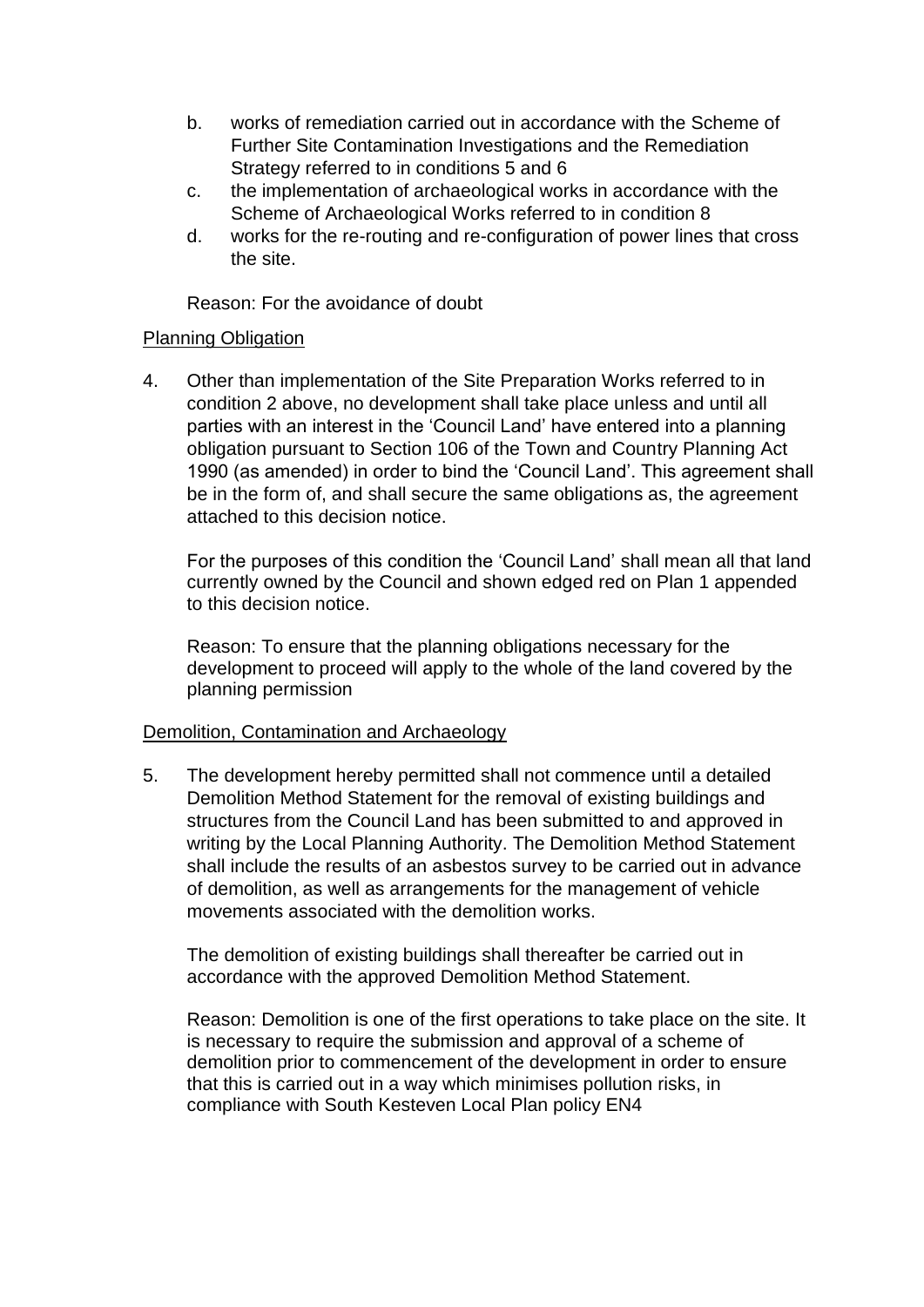- 6. No demolition shall take place until a Contamination Strategy within the Council Land has been submitted to and approved in writing by the Local Planning Authority. The submitted Contamination Strategy shall:
	- a. be based on the findings and recommendations contained in Preliminary Geo-Environmental Risk Assessment, and the Geo-Environmental Report (CAT1) by Delta- Simons Project, both Project No. number 18-1356.05 dated January 2020 and submitted with the application
	- b. include details of further investigations to be carried out within each phase of the development of the Council Land.

Reason: To ensure that the contamination is identified, and remediated, in compliance with South Kesteven Local Plan policy EN4

- 7. Following the implementation of the Contamination Strategy approved under condition 5 within any phase of development of the Council Land, the results shall be used to prepare a Scheme of Remediation relating to that phase to deal with the risks associated with contamination of the Council Land. The Scheme of Remediation for each phase shall include the following components:
	- a. a detailed assessment of the risk to all receptors that may be affected, including those off- site.
	- b. an options appraisal giving full details of the remediation measures required to deal with any contamination found and how these measures are to be undertaken.
	- c. a verification plan providing details of the data that will be collected in order to demonstrate that the works to deal with any contamination have been completed and identifying any requirements for longer-term monitoring of pollutant linkages, maintenance and arrangements for contingency action.

Other than implementation of the Site Preparation Works referred to in condition 2 above, no development shall take place within each phase until the Scheme of Remediation for that phase has been:

- i. submitted to and approved in writing by the Local Planning Authority; and
- ii. subsequently implemented in full.

Reason: To ensure that the development does not contribute to and is not put at unacceptable risk from or adversely affected by unacceptable levels of water pollution to ensure that the demolition is carried out in a way which minimises pollution risks, in compliance with South Kesteven Local Plan policy EN4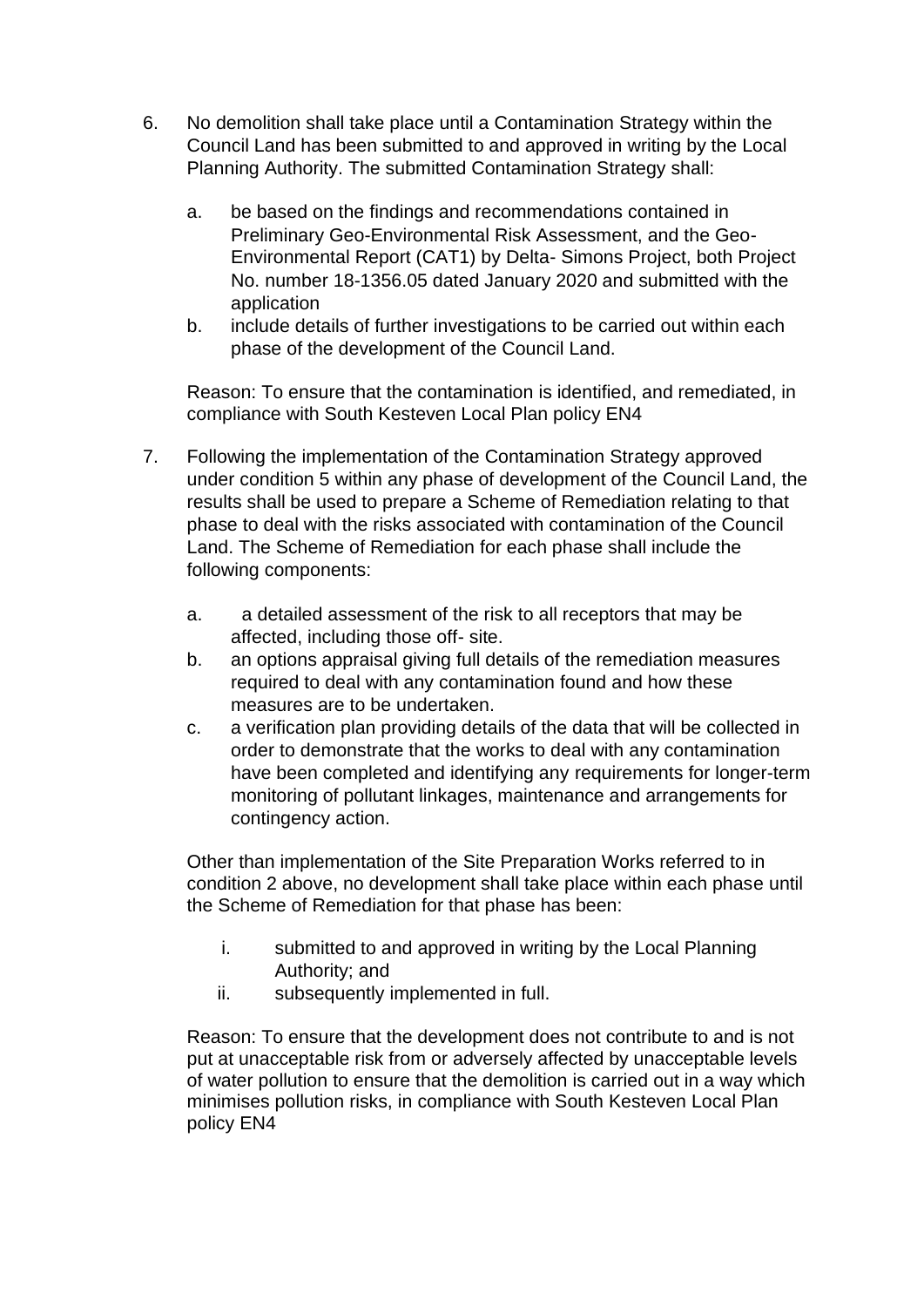8. If, during any part of the construction phase of the development, contamination not previously identified is found to be present at the site then no further development (unless otherwise agreed in writing with the local planning authority) shall be carried out until a scheme of remediation has been submitted to and approved in writing by the local planning authority detailing how this unsuspected contamination shall be dealt with.

Reason: To ensure that the contamination is identified, and remediated, in compliance with South Kesteven Local Plan policy EN4

- 9. The development hereby permitted shall not commence until a Scheme of Archaeological Works relating to that part of the site to the east of the Council Land has been submitted to and approved in writing by the Local Planning Authority. The Scheme of Archaeological Works shall include:
	- i. a written scheme of investigation (WSI)
	- ii. measures to ensure the preservation in situ, or the preservation by record, of archaeological features of identified importance
	- iii. methodologies for the recording and recovery of archaeological remains, including artefacts and ecofacts
	- iv. post-fieldwork methodologies for assessment and analyses
	- v. report content and arrangements for dissemination, and publication proposals - archive preparation and deposition with recognised repositories
	- vi. a timetable of works in relation to the proposed development, including sufficient notification and allowance of time to ensure that the site work is undertaken and completed in accordance with the **WSI**
	- vii. monitoring arrangements, including the notification in writing to the Local Planning Authority of the commencement of archaeological works and the opportunity to monitor such works
	- viii. a list of all staff involved in the implementation of the WSI, including subcontractors and specialists, their responsibilities and qualifications

Reason: Initial works at the site have the potential affect archaeological resources, so it is necessary to require this scheme of works before development commences to ensure that these resources are not lost without being first recorded, in compliance with South Kesteven Local Plan policy EN6

10. No development hereby permitted shall take place on a part of the site which is subject to the Scheme of Archaeological Works approved under condition 8 until those Archaeological Works have been completed on that area.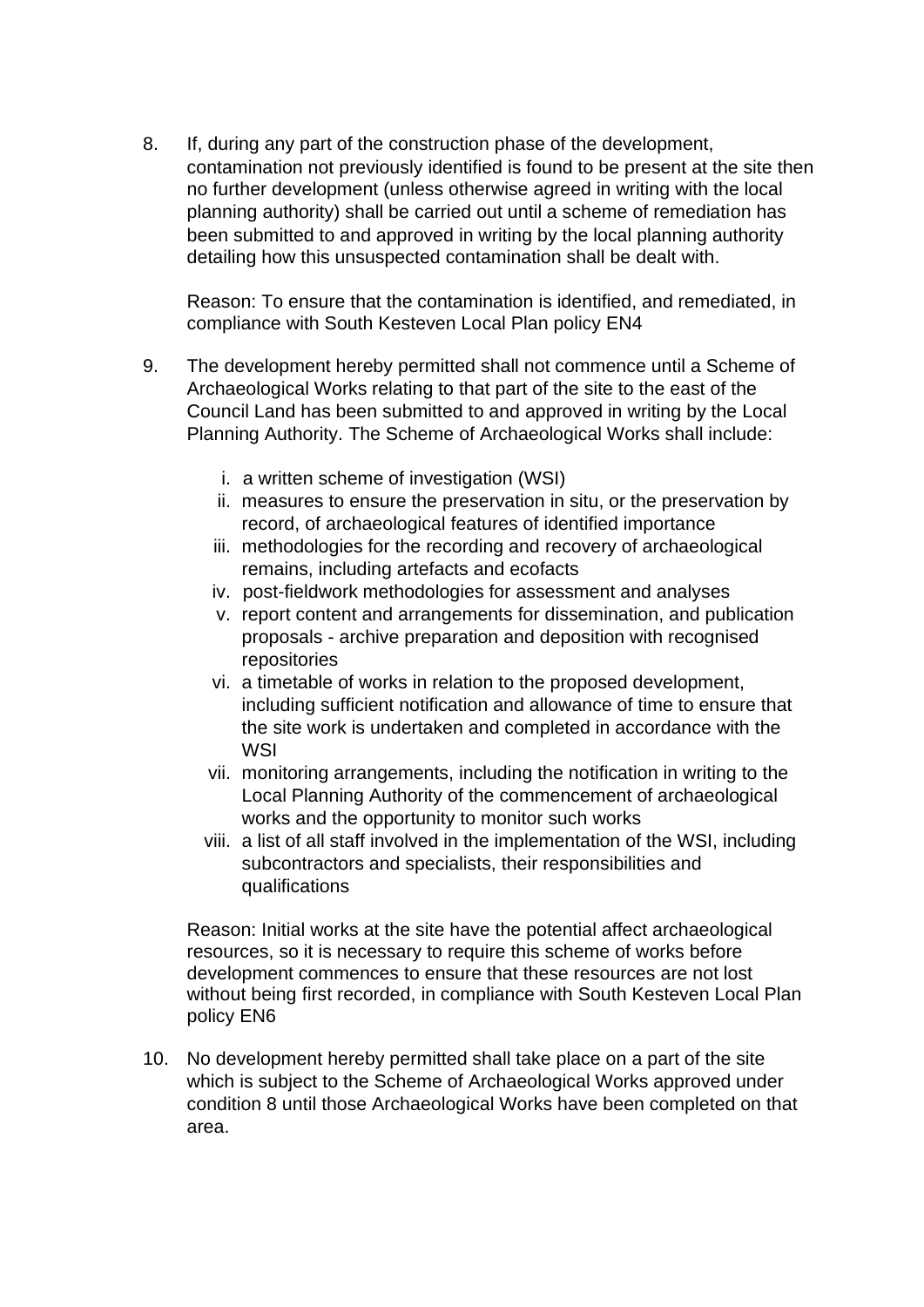Reason: To ensure that any archaeological resources present in the site are not lost without being first recorded the contamination is identified, and remediated, in compliance with South Kesteven Local Plan policy EN6

## Phasing

- 11. Other than the Site Preparation Works referred to in condition 2 above, none of the works for the development hereby permitted shall begin until a detailed Phasing Plan for the whole site has been submitted to and approved in writing by the Local Planning Authority. The Phasing Plan shall:
	- a. show the relationship between the Site Preparation Works and the remainder of the development
	- b. show the relationships between the commercial, housing, retirement village and infrastructure components of the development (including blue and green infrastructure) as the scheme progresses;
	- c. include details of the following:
		- i. the stage by which the off site highway works referred to in condition 20 will have been completed and available for use;
		- ii. the stage by which the access works required by conditions 17 and 19 of this permission will have been completed and available for use
		- iii. details of the timing of, the implementation of the Landscape and Ecological Management Plan referred to in condition 26 of this permission

The development shall thereafter be carried out in accordance with the approved Phasing Plan unless variations have been agreed in writing by the Local Planning Authority beforehand.

Reason: To ensure that the different parts of the mixed use development are progressed together, so that the employment uses and other benefits of the scheme are realised to ensure compliance with South Kesteven Local Plan policy E6.

#### Reserved Matters

- 12. Other than the Site Preparation Works referred to in condition 2 above, none of the works for the development hereby permitted shall begin until details of Reserved Matters have been submitted to the Local Planning Authority for approval. Reserved Matters shall be submitted to the Local Planning Authority within 3 years from the date of this permission and shall include:
	- a. layout including a masterplan to show: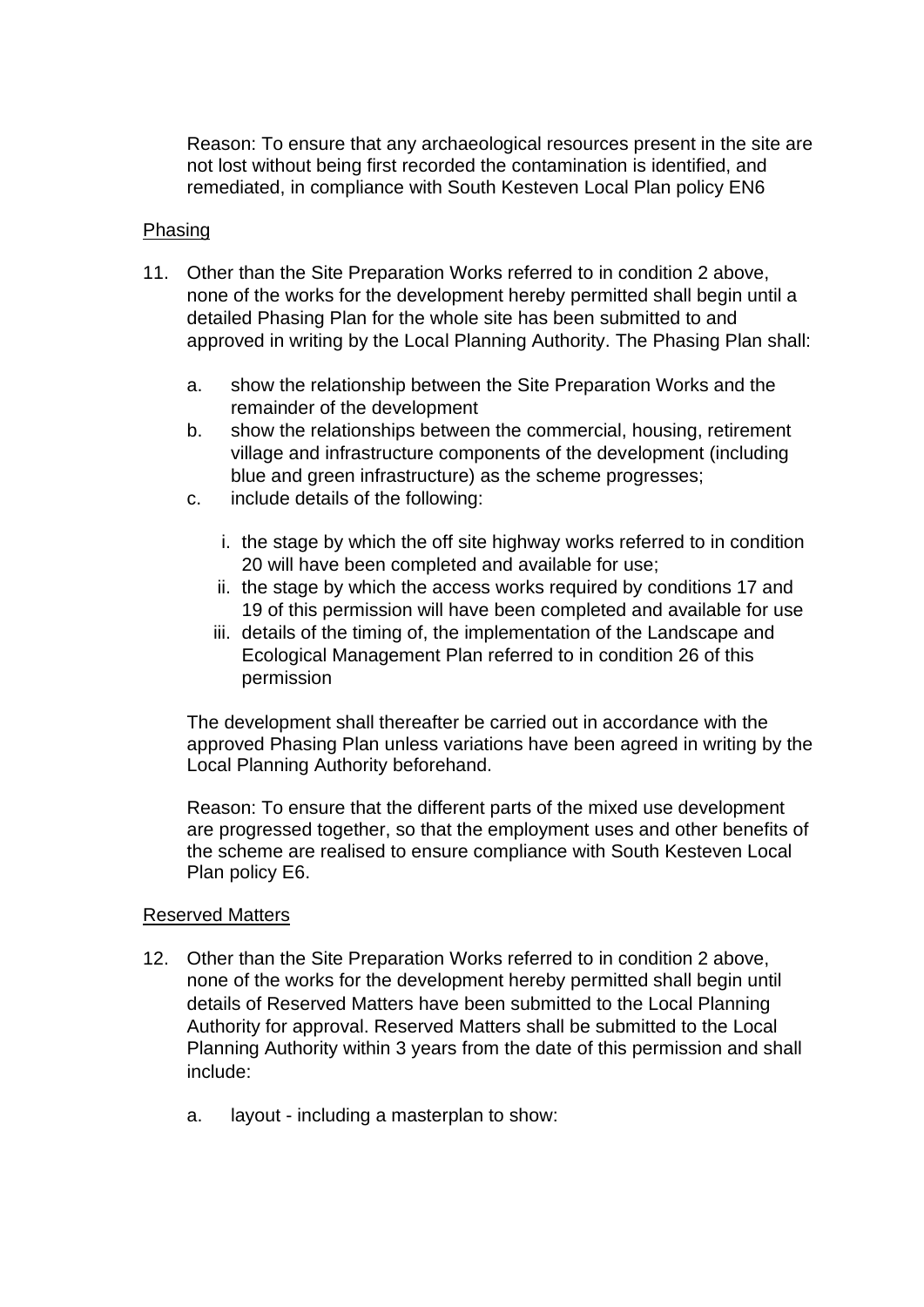- i. the overall layout of the different uses proposed across the entire development; and
- ii. the mix of housing types and sizes across the site
- b. scale including a plan to show the distribution of building heights across the site
- c. appearance including external materials and means of enclosure; and landscaping.

Reason: The application has been made in outline form under Article 5(1) of the Town & Country Planning (Development Management Procedure) (England) Order 2015

- 13. The submitted reserved matters shall be broadly in accordance with the following drawings and documents submitted with the outline application:
	- i. Land use parameters 6178/PL 03
	- ii. Height parameters 6178/PL 04
	- iii. Street and Placemaking Code HP/6178

The development shall thereafter be carried out in accordance with the approved Reserved Matters unless variations have been agreed in writing by the Local Planning Authority beforehand.

Reason: In order that the development is carried out in accordance with the parameters against which the application was assessed.

14. Before the end of the first planting/seeding season following the occupation/first use of the final building within each phase of the development hereby permitted, all soft landscape works shall have been carried out in accordance with the soft landscaping details approved under condition 11. The date of completion of the landscaping works within each phase of the development shall be notified in writing to the Local Planning Authority within 28 days of their completion.

Reason: To ensure that the approved landscaping is delivered in a timely fashion, in accordance with South Kesteven Local Plan policy DE1.

15. Within a period of five years from the completion of soft landscaping works within each phase of the development hereby permitted (as notified under condition 13), any trees or plants provided as part of the approved soft landscaping scheme within that phase, die or become, in the opinion of the Local Planning Authority, seriously damaged or defective, shall be replaced in the first planting season following any such loss with a specimen of the same size and species as was approved under condition 11 unless otherwise agreed by the Local Planning Authority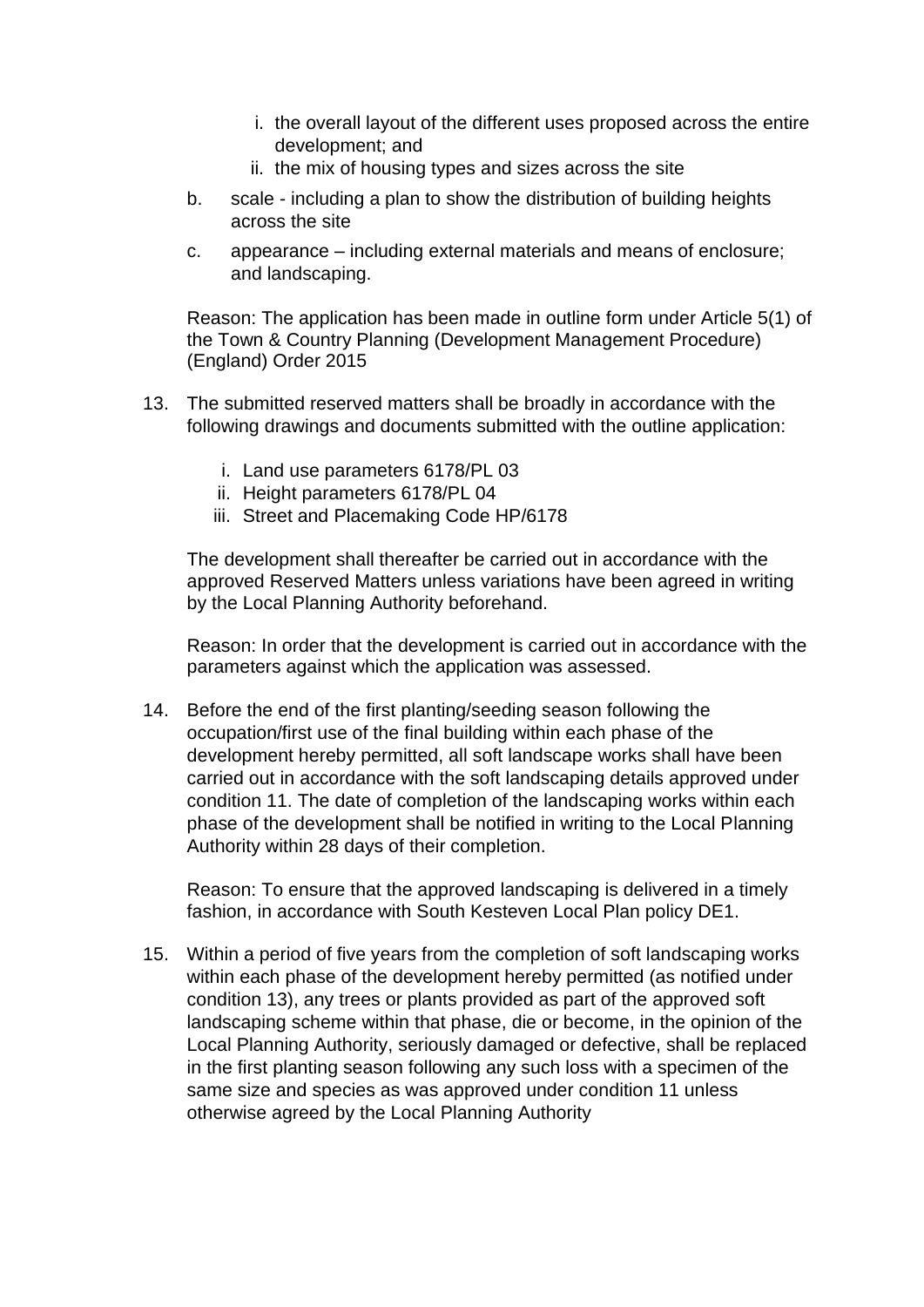Reason: To ensure that well designed hard and soft landscaping is provided and maintained, in accordance with South Kesteven Local Plan policy DE1.

# Changes of Use

- 16. Unless otherwise agreed in writing beforehand by the Local Planning Authority under the conditions of this permission, the amounts of development hereby permitted shall be limited to the following uses and to the maximum levels of each (as defined in the Town and Country Planning (Use Classes) Order 1987 (as amended)):
	- a. Housing within Class C3 up to 190 units
	- b. Retirement village within Class C2 up to 150 units of accommodation together with communal facilities buildings
	- c. Commercial development within Class  $E(g)$  up to 10,000m<sub>2</sub> gross internal floorspace, consisting of around 7,500m2 within Classes  $E.(g)(i)$  and (ii), and around 2,500m<sub>2</sub> within Classes  $E.(g)(iii)$ .
	- d. convenience store within Class  $E(a) up$  to 400m<sub>2</sub> gross internal floorspace
	- e. café within Class  $E(b) up$  to 280m<sub>2</sub> gross internal floorspace

Reason: For the avoidance of doubt and in order that the development is carried out in accordance with the parameters against which the application was assessed.

- 17. Notwithstanding the provisions of the Town and Country Planning (Use Classes) Order 1987 and the Town and Country Planning (General Permitted Development) Order 2015 (both as amended and as may be varied in the future), there shall be no change of use in either direction between the following Classes of development without the express permission of the Local Planning Authority:
	- a. on the one hand Classes  $E.(g)(i)$  and (ii), and on the other hand Class  $E.(q)(iii)$
	- b. Class C3 and Class C4
	- c. on the one hand Class E and on the other hand Class C3 or C4
	- d. Class  $E.(a)$  and Class  $E.(g)$

Reason: For the avoidance of doubt and in order that the development is carried out in accordance with the parameters against which the application was assessed.

# Access

18. Unless otherwise approved as part of the phasing arrangements under condition 10, prior to the occupation of any building constructed on the site, the four vehicular accesses and the principle pedestrian/cycle access from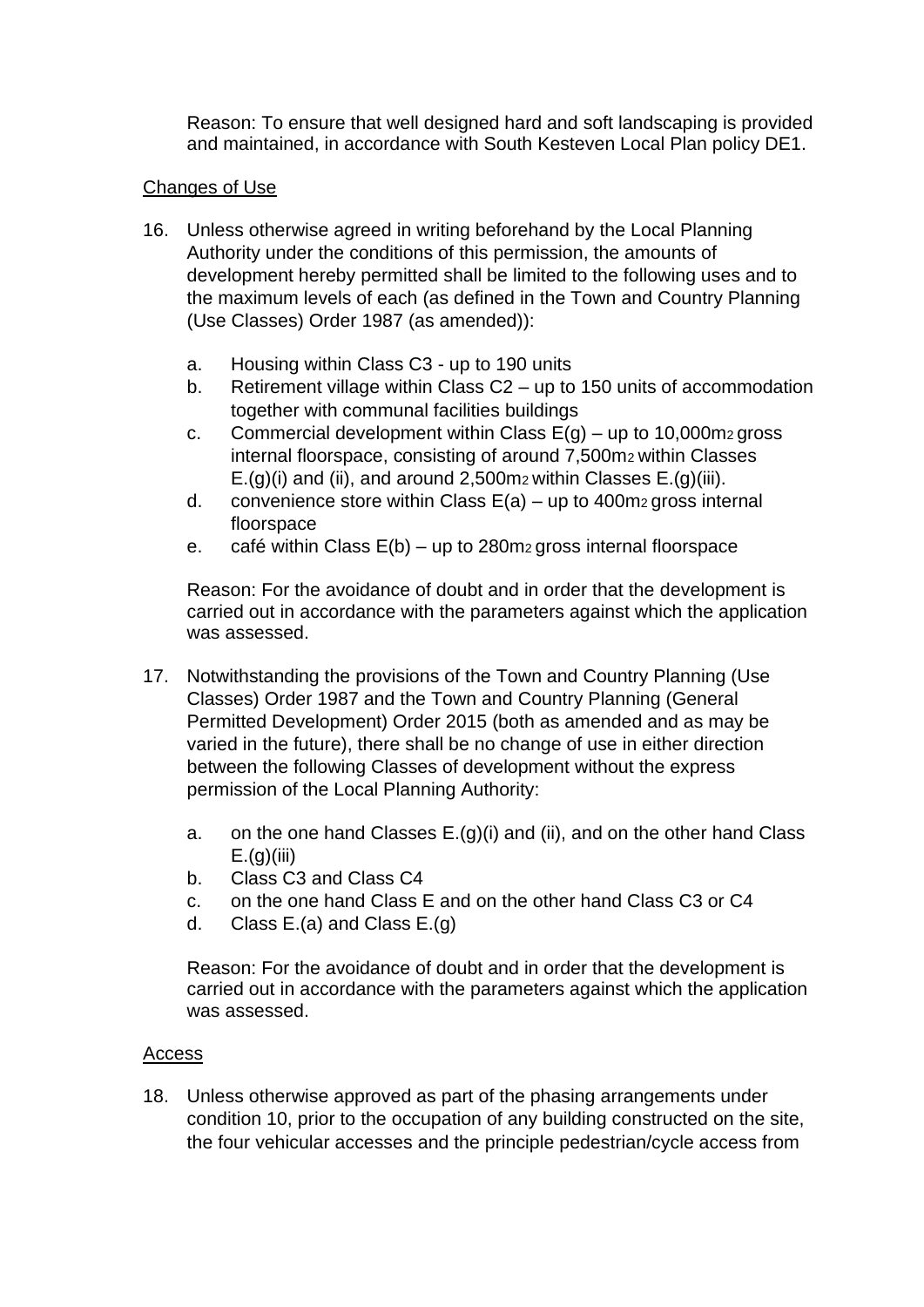Edgar Gardens shall be constructed and be available for use in accordance with the following drawings:

- a. 8190658/01 Commercial Access General Arrangement
- b. 8190658/02 Western Residential Access General Arrangement
- c. 8190658/03 Central Residential Access General Arrangement
- d. 8190658/04 Eastern Residential Access General Arrangement
- e. 8190658/05 Edgar Gardens Pedestrian / Cycle Link General Arrangement

Reason: To ensure that adequate and safe access is provided to the development in compliance with South Kesteven Local Plan policy ID2.

- 19. In addition to the details referred to in condition 17 above, those parts of any proposed roadways and associated footways which will be constructed within the limits of the existing highway (Barnack Road), shall be laid out and constructed to finished surface levels only in accordance with details to be submitted to and approved in writing by the Local Planning Authority. This requirement applies to:
	- a. any temporary construction access details to be submitted and approved prior to first use of that access
	- b. permanent access details to be submitted and approved prior to the first occupation of any building served by that access.

Reason: In the interests of safety, to avoid the creation of pedestrian trip hazards within the public highway in compliance with South Kesteven Local Plan policy ID2.

20. Other than the Site Preparation Works approved under condition 2 above, none of the works for the development hereby permitted shall begin until details of at least four additional pedestrian and cycle access points have been submitted to and approved in writing by the Local Planning Authority.

The additional pedestrian and cycle access points shall be provided in accordance with the approved details and in accordance with the Phasing Plan approved under condition 10.

Reason: To ensure that sustainable alternative transport choices are provided by the development, in compliance with South Kesteven Local Plan policy ID2.

#### Off-site highway works

21. Unless otherwise approved by the Local Planning Authority as part of the Phasing Plan under condition 9, no commercial space, housing or retirement village accommodation hereby permitted shall be occupied until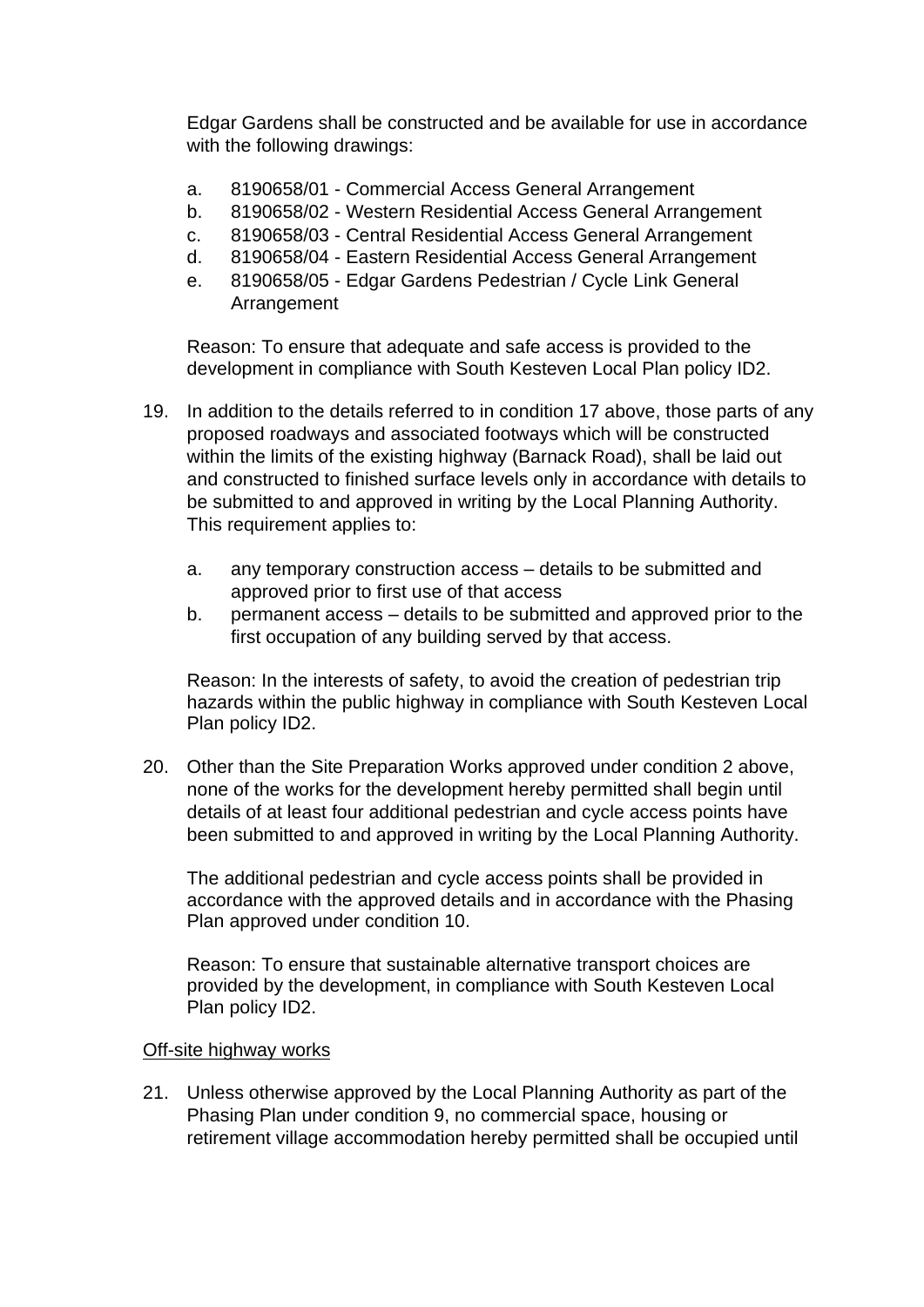the off-site highway works (footway widening and resurfacing, additional street trees, and provision of new bus stops, and improvements to the existing Abbots Close bus stops) shown on the following drawings have been constructed and are available for use:

- a. 8190658/6101 rev P4 Highway Works Pedestrian and Cycle Improvements General Arrangement - Sheet 1
- b. 8190658/6102 rev P5 Highway Works Pedestrian and Cycle Improvements General Arrangement - Sheet 2
- c. 8190658/6103 rev P5 Highway Works Pedestrian and Cycle Improvements General Arrangement - Sheet 3

Reason: To ensure that sustainable alternative transport choices are provided by the development, in compliance with South Kesteven Local Plan policy ID2.

# Construction Management

22. Other than the Site Preparation Works approved under condition 2, no phase of the development shall take place until a Construction Management Plan and Method Statement relating to that Phase has been submitted to and approved in writing by the Local Planning Authority which shall indicate measures to mitigate against the impacts of traffic and site operations during the construction stage of the proposed development.

The Construction Management Plan and Method Statement shall include:

- a. Details of construction access for each phase of the development;
- b. parking of vehicles for site operatives and visitors;
- c. loading and unloading of plant and materials;
- d. storage of plant and materials used in constructing the development;
- e. wheel washing facilities;
- f. the routes of construction traffic to and from the site including any off site routes for the disposal of excavated material and;
- g. a strategy stating how surface water run off on and from the development will be managed during construction and protection measures for any sustainable drainage features. This should include drawing(s) showing how the drainage systems (permanent or temporary) connect to an outfall (temporary or permanent) during construction
- h. measures to control dust
- i. measures to control noise, including limits to hours of working.

The approved Construction Management Plan and Method Statement shall be implemented in full throughout the construction period.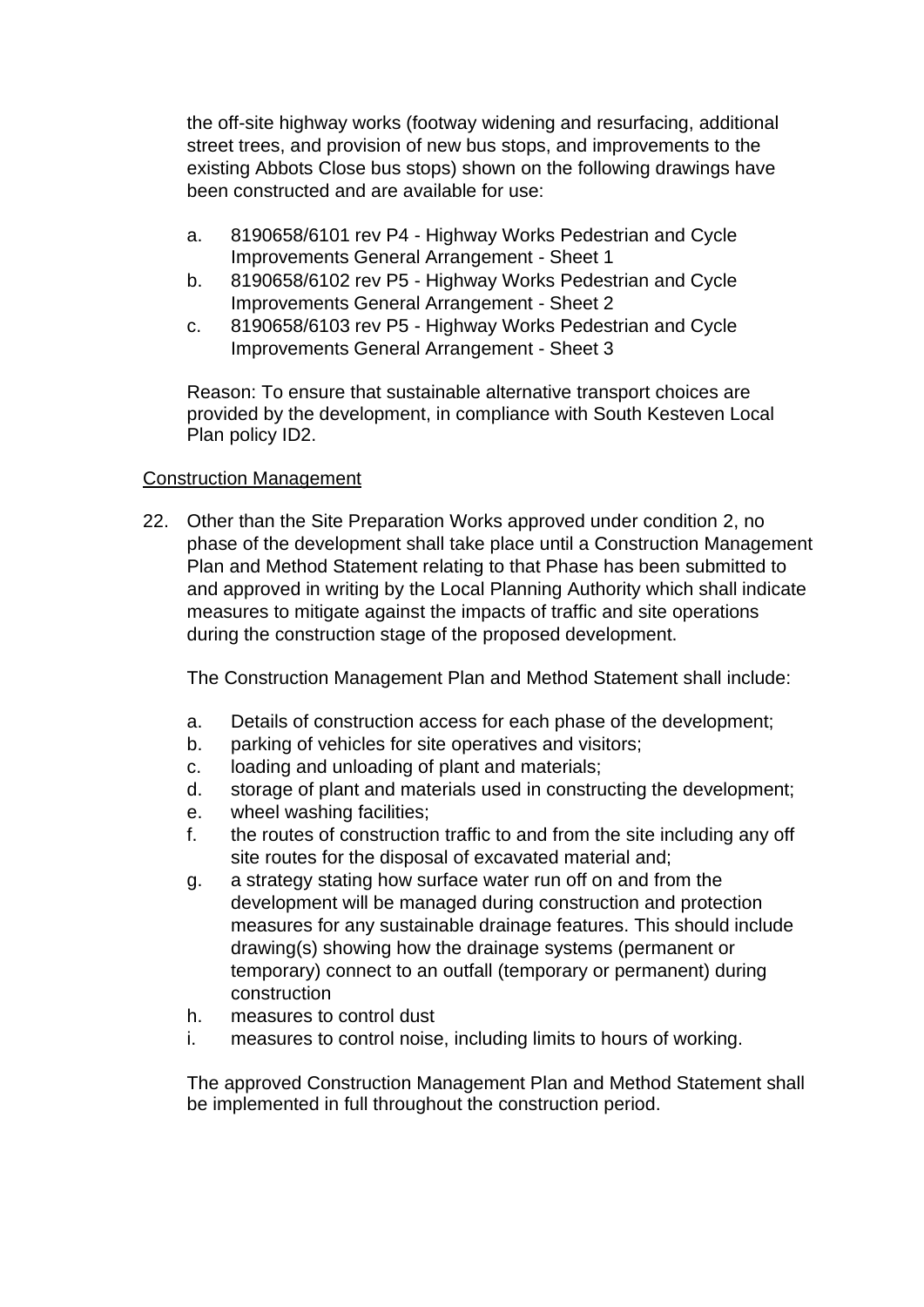Reason: To ensure that adequate and safe access is provided for construction traffic in compliance with South Kesteven Local Plan policy ID2, and to ensure that the development is adequately drained without creating or increasing flood risk to land or property adjacent to, or downstream of, the development during construction in compliance with South Kesteven Local Plan policy EN4.

## **Travel Plan**

23. Unless otherwise approved by the Local Planning Authority as part of the Phasing Plan under condition 9, no commercial space, housing or retirement village accommodation hereby permitted shall be occupied until a revised Framework Travel Plan has been submitted and approved in writing by the Local Planning Authority.

Reason: To ensure that sustainable alternative transport choices are promoted by the development, in compliance with South Kesteven Local Plan policy ID2.

24. Prior to the occupation of each Phase of the development hereby permitted, a detailed Travel Plan relating to that Phase shall be submitted to and approved in writing by the Local Planning Authority. Each phase Travel Plan shall be in accordance with the Framework Travel Plan approved under condition 22, shall include a timetable for implementation, and shall be implemented in full.

Reason: To ensure that sustainable alternative transport choices are promoted by the development, in compliance with South Kesteven Local Plan policy ID2.

#### Surface Water Drainage

- 25. Other than the Site Preparation Works approved under condition 2 above, no works for the development hereby permitted shall commence until a surface water drainage scheme has been submitted to and approved in writing by the Local Planning Authority. The scheme shall:
	- a. be in general conformity with the surface water drainage strategy contained in the submitted Flood Risk Assessment CV8190658/CS/DW/029 dated 29 September 2020
	- b. provide attenuation details and discharge rates which shall be restricted to 5 ls-1
	- c. provide details of the timetable for and any phasing of implementation for the drainage scheme; and
	- d. provide details of how the scheme shall be maintained and managed over the lifetime of the development, including any arrangements for adoption by any public body or Statutory Undertaker and any other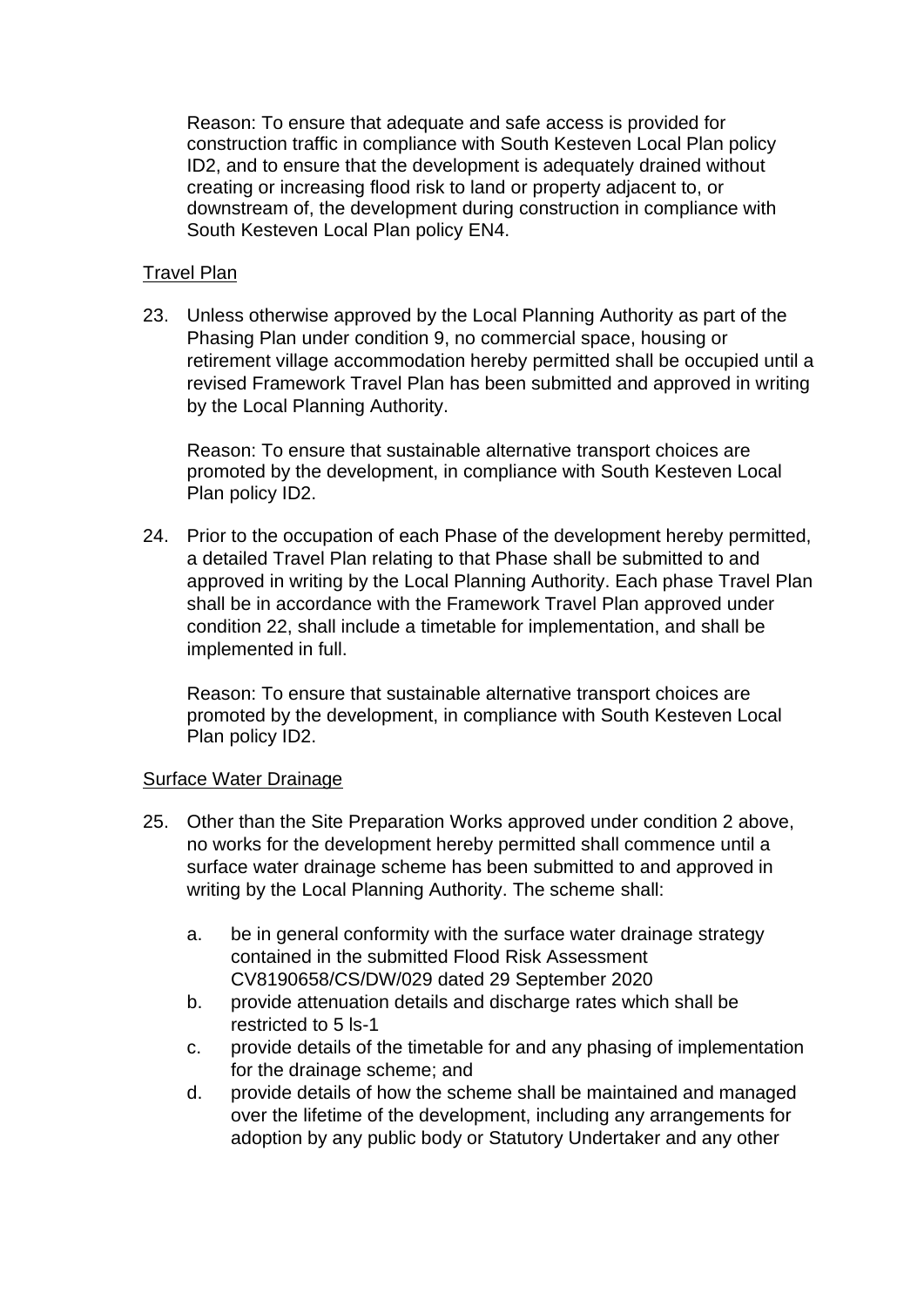arrangements required to secure the operation of the drainage system throughout its lifetime.

No building shall be occupied until the parts of the approved scheme designed to accept surface water from that building have been completed. The approved scheme shall be retained and maintained in full, in accordance with the approved details.

Reason: To ensure that the permitted development is adequately drained without creating or increasing flood risk to land or property adjacent to, or downstream in compliance with South Kesteven Local Plan policy EN5.

#### Noise

26. Other than the Site Preparation Works approved under condition 2 above, no works for the development hereby permitted shall commence within each phase until a detailed scheme of noise mitigation relating to that phase has been submitted to and approved in writing by the Local Planning Authority. The scheme shall set out measures to address noise from the railway and the commercial development proposed in so far as it may affect the residential amenity of occupiers of new dwellings within the site and existing dwellings on adjacent land. The approved noise mitigation scheme for each phase of the development shall be implemented in full.

Reason: To ensure that new and existing residents benefit from an acceptable standard of amenity and living conditions, in compliance with South Kesteven Local Plan policy EN4.

#### **Biodiversity**

27. Other than the Site Preparation Works approved under condition 2 above, no works for the development hereby permitted shall commence until a Landscape and Environmental Management Plan (LEMP) has been submitted to and approved in writing by the Local Planning Authority. The LEMP shall be prepared in general accordance with the conclusions and recommendations contained in Section 6 of the Biodiversity management plan dated April 2020 and section 2 of the Biodiversity Enhancement Statement dated June 2020 submitted with the application.

The approved LEMP shall be implemented in full.

Reason: To ensure that opportunities for biodiversity enhancements are realised, in accordance with South Kesteven Local Plan policies EN2 and EN3.

28. No removal of hedgerows, trees, shrubs or other climbing plants shall take place between 1st March and 31st August inclusive, unless a competent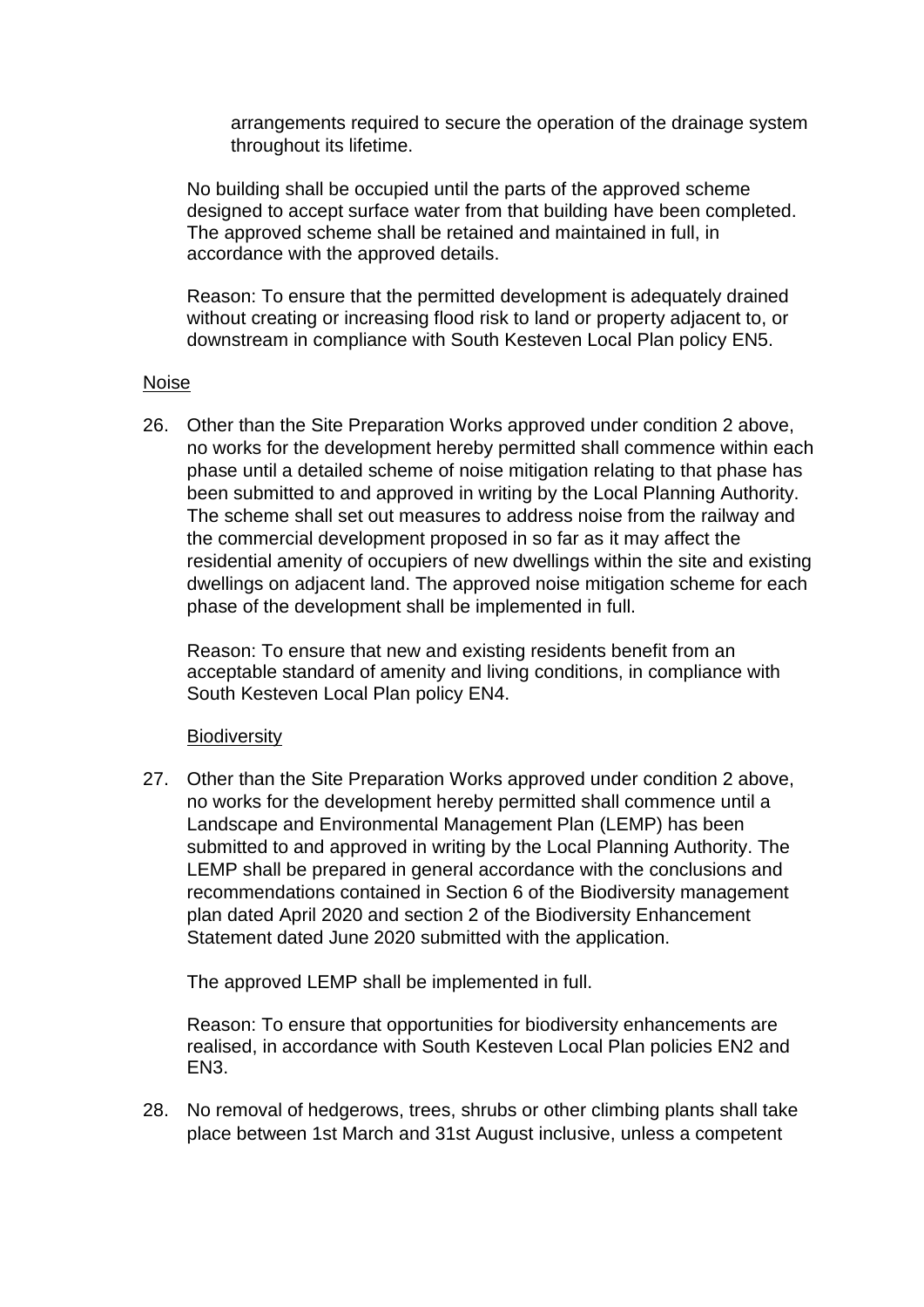ecologist has undertaken a careful, detailed check of vegetation for active birds' nests immediately before the vegetation is cleared and provided written confirmation that no birds will be harmed and/or that there are appropriate measures in place to protect nesting bird interest on site. Any such written confirmation should be submitted to the local planning authority.

Reason: To ensure that breeding birds are protected from disturbance and harm, in accordance with South Kesteven Local Plan policy EN2.

# **External Lighting**

- 29. Prior to occupation of any phase of the development adjoining the northern boundary of the site, a lighting strategy for that phase shall be submitted to and approved in writing by the local planning authority. The strategy shall:
	- a. assess the potential for lighting to lead to safety hazards in relation to the operation of the adjoining railway
	- b. identify those areas/features on site to which nocturnal wildlife such as bats and otters are particularly sensitive and that are likely to cause disturbance in or around their breeding sites and resting places, or along important routes used to reach key areas of their territory, for example, for foraging, and
	- c. show how and where external lighting will be installed (through the provision of appropriate lighting contour plans and technical specifications) so that it can be clearly demonstrated that areas to be lit will not disturb or prevent the above species using their territory or having access to their breeding sites and resting places.

Reason: To ensure both the safety of the operation of the railway, and that wildlife is encouraged and protected from disturbance and harm, in accordance with South Kesteven Local Plan policy EN2.

30. All external lighting shall be installed in accordance with the specifications and locations set out in the strategy approved under condition 28 of this permission, and these shall be maintained thereafter in accordance with that strategy. No other external lighting be installed without prior consent from the local planning authority.

Reason: For the avoidance of doubt.

#### Sustainable Building

31. No building operations with a phase of the development hereby permitted shall commence construction until a scheme of detailed measures mitigate and adapt to the effects of climate change has been submitted to for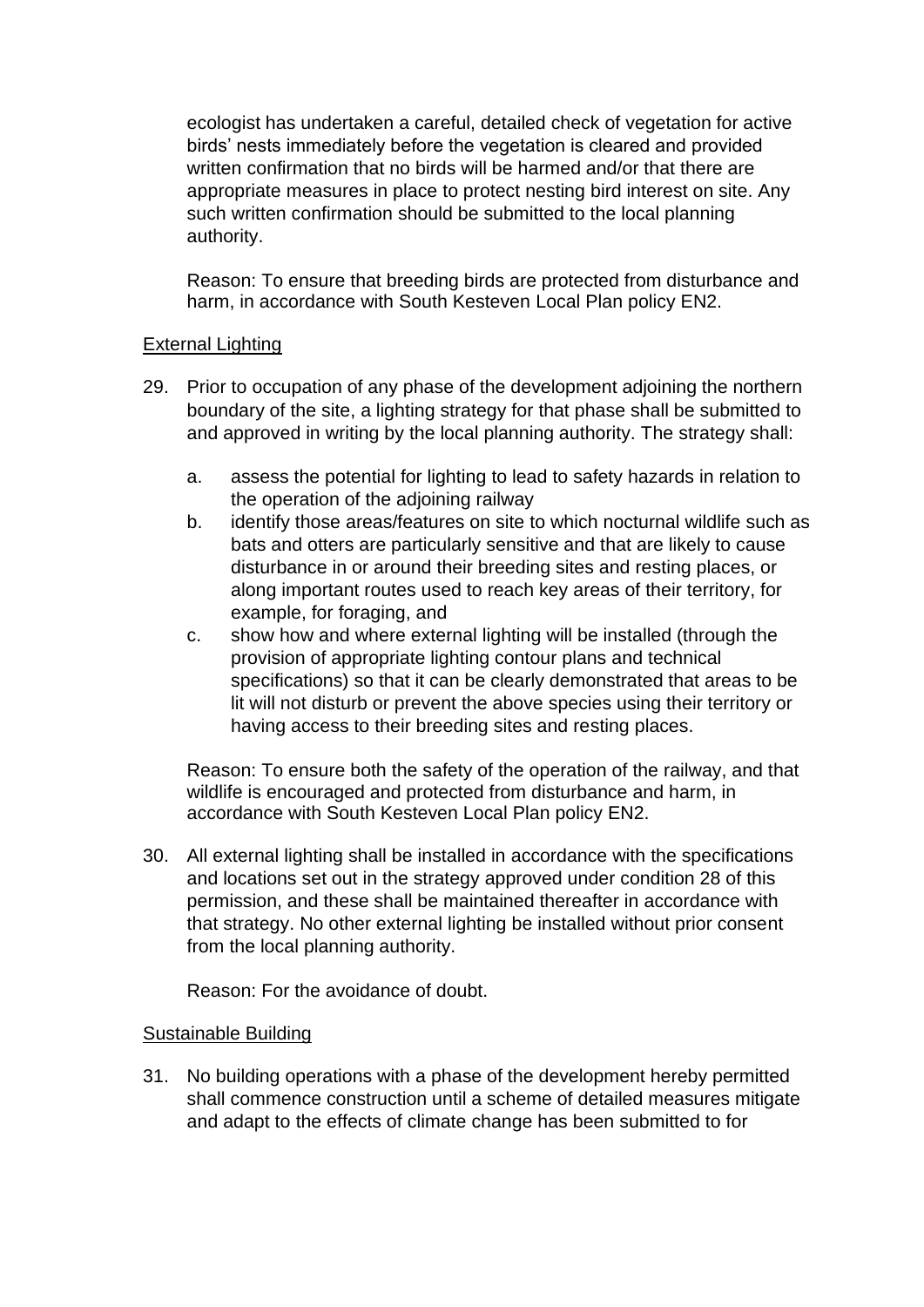approval in writing by the Local Planning Authority. The measures shall be in general accordance with or of equal mitigating effect to those summarized at paragraphs 5.2.5 and 5.2.6 of the Sustainability and Energy Statement submitted with the application.

Reason: To ensure that the development includes measures to mitigate and adapt to the effects of climate change, in accordance with South Kesteven Local Plan policy SB1.

#### Play Area

32. The Reserved Matters submitted under condition 11 shall include details of the location, design and equipment to be installed in a Locally Equipped Area for Play (LEAP) associated with the dwellings hereby permitted. The LEAP shall be implemented and made available for use prior to the occupation of the first dwelling approved as part of this permission.

Reason: To ensure that the development provides sufficient open space of the right type to meet the needs of children and young people in accordance with South Kesteven Local Plan policy OS1.

#### Foul Drainage

33. No development which comprises the erection of a building required to be served by water services shall be undertaken in connection with any phase of the development hereby permitted until details of a scheme, including phasing, for the provision of mains foul sewage infrastructure on and off site has been submitted to and approved in writing by the Local Planning Authority.

Reason: To ensure that the development will be connected to adequate foul water treatment and disposal infrastructure, in accordance with South Kesteven Local Plan policy EN5.

34. At least 10% of the new dwellings provided in the development must be designed to be 'Accessible and Adaptable' in line with the optional standards set out in Part M4(2) of the Building Regulations.

Reason: To ensure that the development will deliver high standard of design, in accordance with South Kesteven Local Plan policy DE1.

South Kesteven District Council is both:

- a. an applicant and owner of part of the land and
- b. local planning authority which will decide the application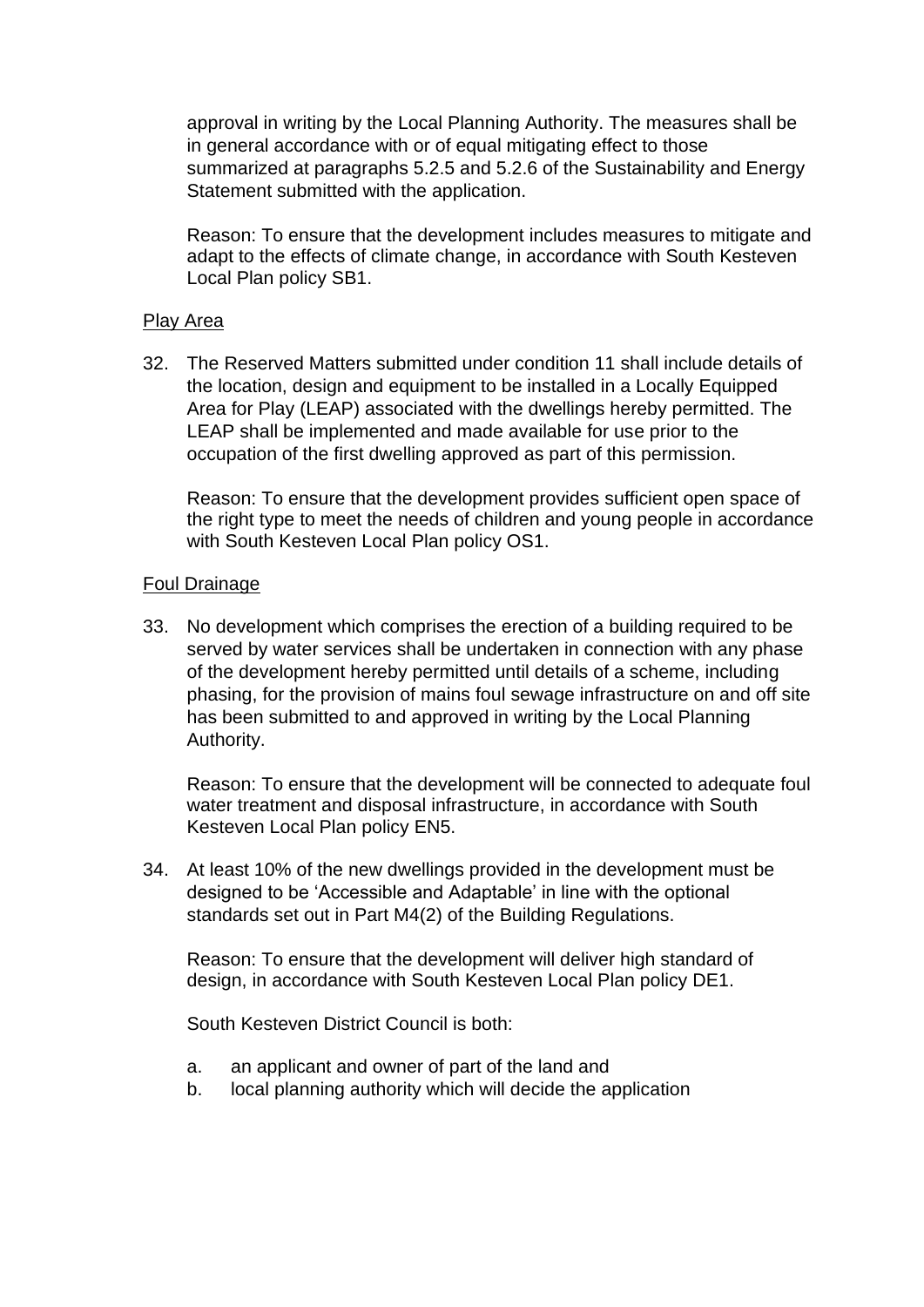Therefore, the application is submitted under regulation 3 of the Town and Country Planning General Regulations 1992 (as amended). Planning Committee members who have a role in the management of the Council's land within the site  $-$  the former Cummins factory  $-$  may wish to take advice from Democratic and Legal Services before taking part in the decision on this application.

## **59. Application S21/1425**

| Proposal: | Change of use to dog exercise paddock, reinstatement of a<br>vehicular access and erection of two wooden shelters |
|-----------|-------------------------------------------------------------------------------------------------------------------|
| Location: | Oaklands, Main Street, Ingoldsby, NG33 4HA                                                                        |
| Decision: | To approve the application conditionally                                                                          |

# Together with:

- Comments received from Environmental Protection Services (SKDC)
- Comments received from LCC Highways & SuDS Support
- Comments received from LCC Footpaths Officer
- Three letters of representation had been received as a result of publicity.
- Information included within the Additional Information Report issued on 5 October.

The Case Officer also provided the following verbal updates:

- That the applicant's name had been written incorrectly on the Case Officer's report and would be corrected from 'Mr J Allen' to 'Mr L Allen'.
- That two additional conditions would be included as part of the application (conditions 5 and 6).

During questions to the Officers and debate, Members commented on:

• How far the development was located from the next neighbouring dwelling.

It was confirmed that there was approximately 50 metres from the proposed site to the rear garden area of the next neighbouring dwelling, and approximately 70 metres from the proposed site to the rear elevation of the next neighbouring dwelling. Furthermore, an area of screen planting had also been proposed which would provide a further buffer from the proposed site and the dwelling.

• Whether it was necessary for there to be a condition mandating that the removal of waste from the dog waste bin be provided by the Council's Commercial Waste Team.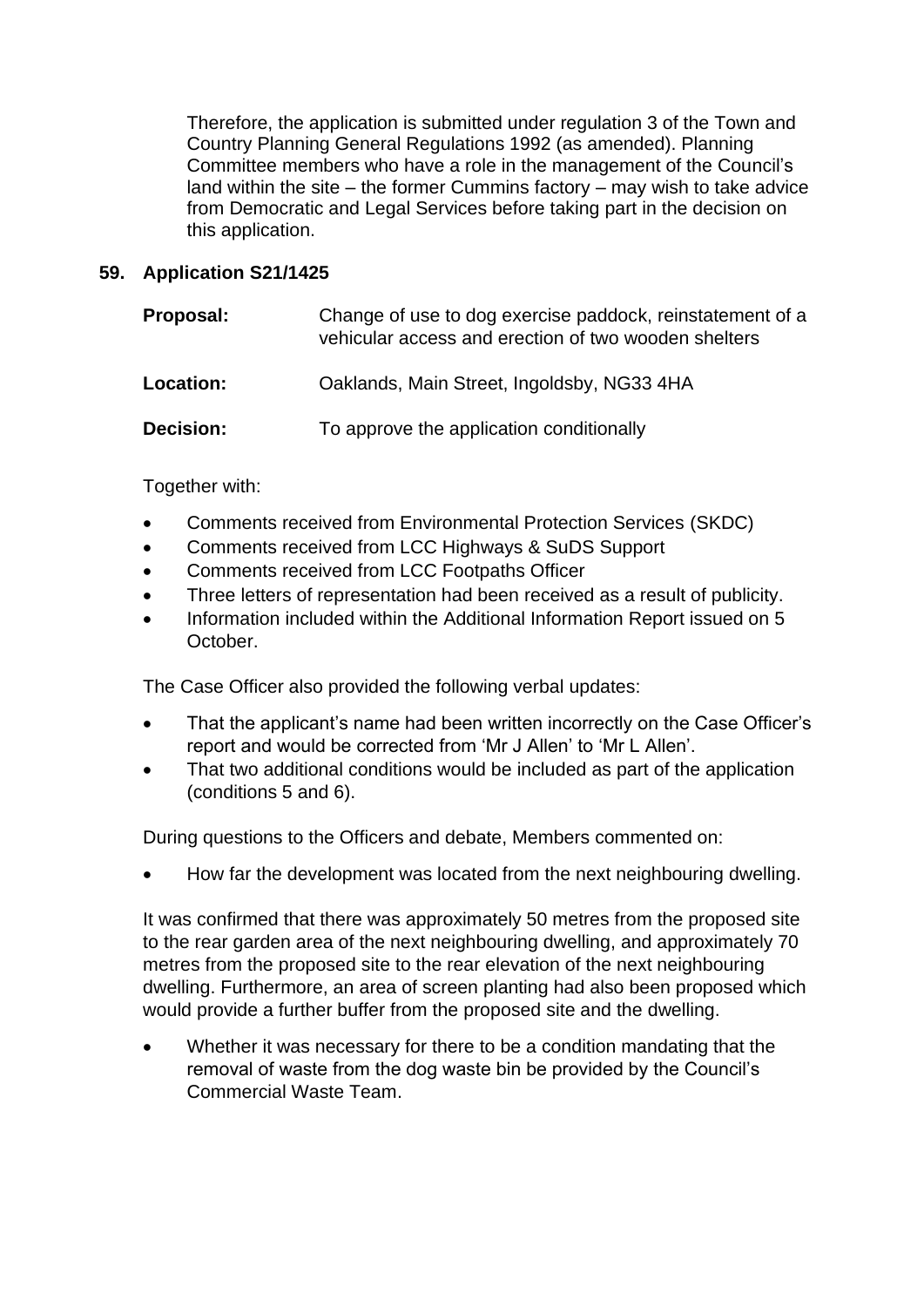Officers confirmed that this condition could be amended to allow for other suitable commercial waste teams to provide the service of removing waste from the dog waste bin.

It was proposed, seconded, and **AGREED** that the application be approved for the summary of reasons set out in the case officer's report together with the following conditions:

#### **Time Limit for Commencement**

1. The development hereby permitted shall be commenced before the expiration of three years from the date of this permission.

Reason: In order that the development is commenced in a timely manner, as set out in Section 91 of the Town and Country Planning Act 1990 (as amended).

# **Approved Plans**

2. The development hereby permitted shall be carried out in accordance with the following list of approved plans:

Drawing No.1438-1\_PL\_LP01, Site Location Plan, received 19 July 2021 Drawing No.1438-1\_PL\_DD01, 1.8 m high dog field fencing, received 19 July 2021

Drawing No.1438-1\_PL\_GA01, Proposed pergola, received 19 July 2021 Drawing No.1438-1\_PL\_SP01, Proposed Site Plan, received 19 July 2021

Unless otherwise required by another condition of this permission.

Reason: To define the permission and for the avoidance of doubt.

#### **Before the Development is Occupied**

- 3. Before any part of the development hereby permitted is occupied/brought into use, the external elevations shall have been completed using only the materials stated in the planning application forms unless otherwise agreed in writing by the Local Planning Authority. Reason: To ensure a satisfactory appearance to the development and in accordance with Policy DE1 of the adopted South Kesteven Local Plan.
- 4. Prior to first use of the development hereby approved, the parking area as shown on proposed block plan (drawing no.1438-1\_PL\_SP01) shall be provided. Any hard surfacing used shall be permeable. The parking area shall be retained for the lifetime of the development.

Reason: In the interest of amenity.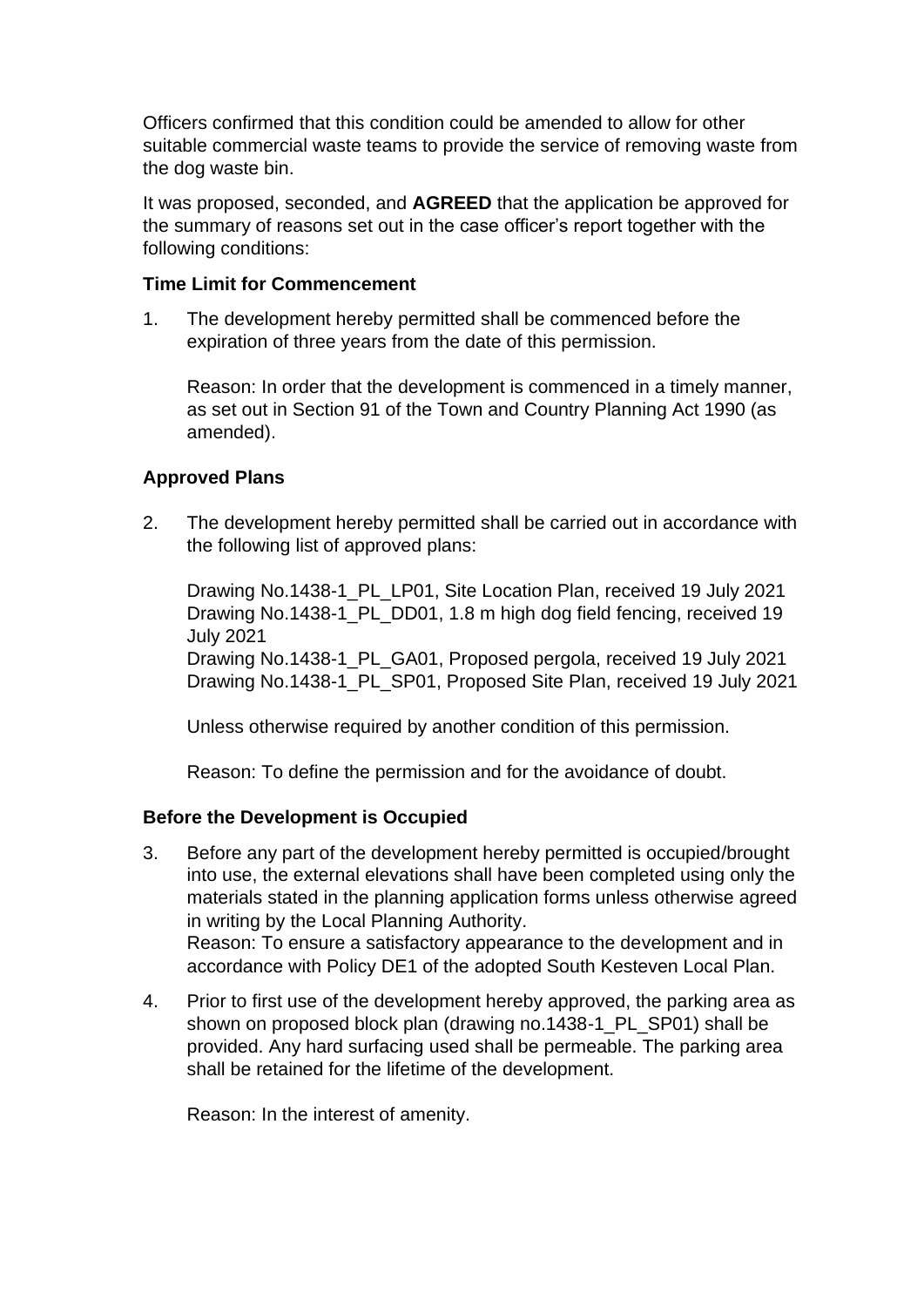5. Prior to first use, a dog waste bin shall be provided on site and a contract shall be entered into with a Commercial Waste Team, with details to be submitted in writing to the Local Planning Authority.

Reason: In the interest of amenity.

- 6. Prior to first use, details of any soft landscaping works shall have been submitted to and approved in writing by the Local Planning Authority. Details shall include:
	- i. planting plans;
	- ii. written specifications (including cultivation and other operations associated with plant and grass establishment);
	- iii. schedules of plants, noting species, plant sizes and proposed numbers/densities where appropriate;

Before the end of the first planting/seeding season following the occupation/first use of any part of the development hereby permitted, all soft landscape works shall have been carried out in accordance with the approved soft landscaping details.

Reason: Soft landscaping and tree planting make an important contribution to the development and its assimilation with its surroundings and in accordance with Policies DE1, EN3 and OS1 of the adopted South Kesteven Local Plan.

#### **Ongoing Conditions**

- 7. The hours of use for the dog exercising/agility facility hereby approved shall be Restricted to daylight hours between 08:30 and 19:30 Monday to Friday; 09:00 and 19:30 on Saturday; and 10am to 4pm on Sunday. Reason: In the interest of residential amenity.
- 8. No more than 10no. dogs shall be allowed on site at any given time other than during agility and exercise sessions combined. Reason: In the interest of residential amenity.
- 9. No floodlighting, security lighting or other means of illumination of the site shall be provided, installed or operated. Reason: In the interests of local amenity.
- 10. The applicant shall keep an up to date booking register with details of users of the site and times used (including agility sessions). The register shall be available for inspection at all times by the Local Planning Authority upon request.

Reason: To ensure the applicant is adhering to the limitations set out by the conditions in the interest of residential amenity.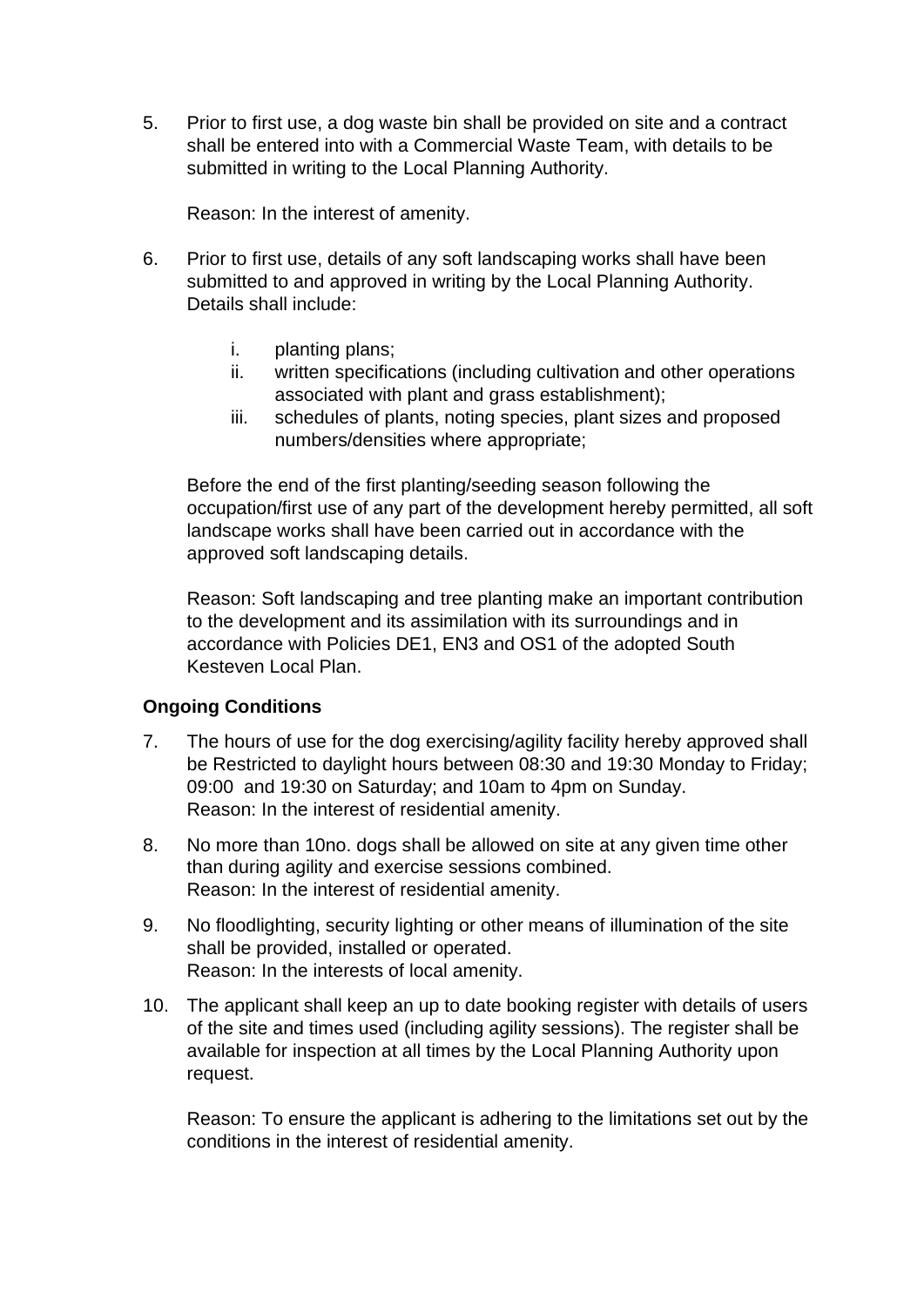11. The safety/user rules shall be clearly displayed on site at all times. The sign shall not exceed 0.3 square metres and shall not be illuminated. Reason: In the interest of public safety and to comply with The Town and Country Planning (Control of Advertisements) (England) Regulations 2007.

*(Councillor Jacky Smith and Councillor Paul Woods left the meeting at 15:36)*

# **60. Application S21/0420**

- **Proposal:** Partial demolition of Social Club; proposed 2-storey rear extension and roof extension. Change of use from A4 Drinking Establishment and D2 Assembly Hall to C3 residential use to create 15 residential units.
- **Location:** 95A Westgate, Grantham, NG31 6LE

**Decision:** 1. That the Assistant Director – Planning is authorised to APPROVE the application subject to the conditions set out within the main report (as approved on 22 July 2021), and subject to the completion of a Section 106 Planning Agreement, which would secure the affordable housing requirements as a commuted sum in lieu of on-site provision. Where the Section 106 obligation has not been concluded prior to the Committee, a period not exceeding twelve weeks after the date of the Committee shall be set for the completion of that obligation. 2. In the event that the agreement has not been concluded within the twelve-week period and where, in the opinion of the Assistant Director – Planning, there are no extenuating circumstances which would justify a further extension of time, the related planning application shall be refused planning permission for the appropriate reason(s) on the

basis that the necessary criteria to make what would

otherwise be unacceptable development acceptable have

Noting:

- No objections received from Anglian Water.
- No objections received from Cadent Gas.
- No comments received from Environment Agency.

not been forthcoming.

- Comments received from Lincolnshire County Council (Highways & SuDS) regarding proposed drainage intentions.
- No objections received from Lincolnshire Police.
- No comments received from Natural England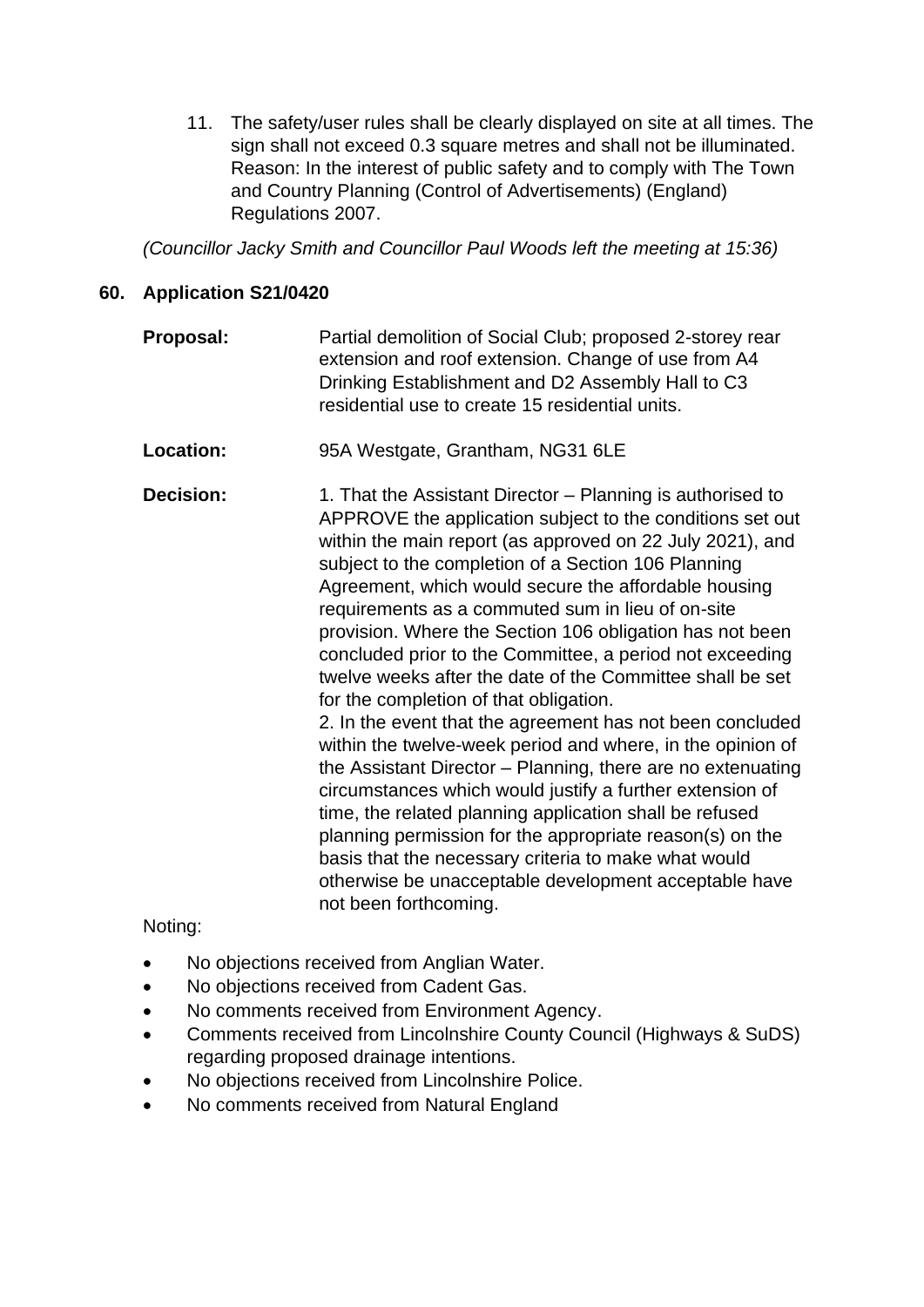- Comments received from SKDC Partnership Projects Officer regarding the percentage of affordable housing to be provided by the applicant.
- No objections received from SKDC Conservation Officer.
- No objections received from SKDC Building Control.
- 5 letters of representation had been received as a result of publicity, including 2 neutral letters and 3 letters of objection.
- Information included within the Additional Information Report issued on 5 October.

Members commented:

- That ideally more affordable accommodation would be located in Grantham.
- That there were no reasonable ground to refuse the application.

It was proposed, seconded and **AGREED** that the application be approved for the summary of reasons set out in the case officer's report together with the following conditions:

# **Time Limit for Commencement**

1. The development hereby permitted shall be commenced before the expiration of three years from the date of this permission.

Reason: In order that the development is commenced in a timely manner, as set out in Section 91 of the Town and Country Planning Act 1990.

#### **Approved Plans**

- 2. The development hereby permitted shall be carried out in accordance with the following list of approved plans:
	- a. Site Location Plan (Ref: 19053-P-001A)
	- b. Proposed Elevation Plan (Ref: 19035-P-104 Ref A)
	- c. Proposed Site Layout, Landscaping & Boundary Treatment Plan (Ref: 19053-P-100 Rev A)
	- d. Proposed Refuse & Cycle Store Plan (Ref: 19053-P-101 Rev A)
	- e. Proposed Floor Plans (Ref: 19053-P-102 Rev F)
	- f. Drainage Statement received 09 June 2021
	- g. Preliminary Roost Assessment received 04 March 2021
	- h. Noise Report received 04 March 2021 Unless otherwise required by another condition of this permission.

Reason: To define the permission and for the avoidance of doubt.

# **Before the Development is Commenced**

#### Sustainability Measures

3. No development shall take place until details demonstrating how the proposed dwellings would comply with the requirements of Local Plan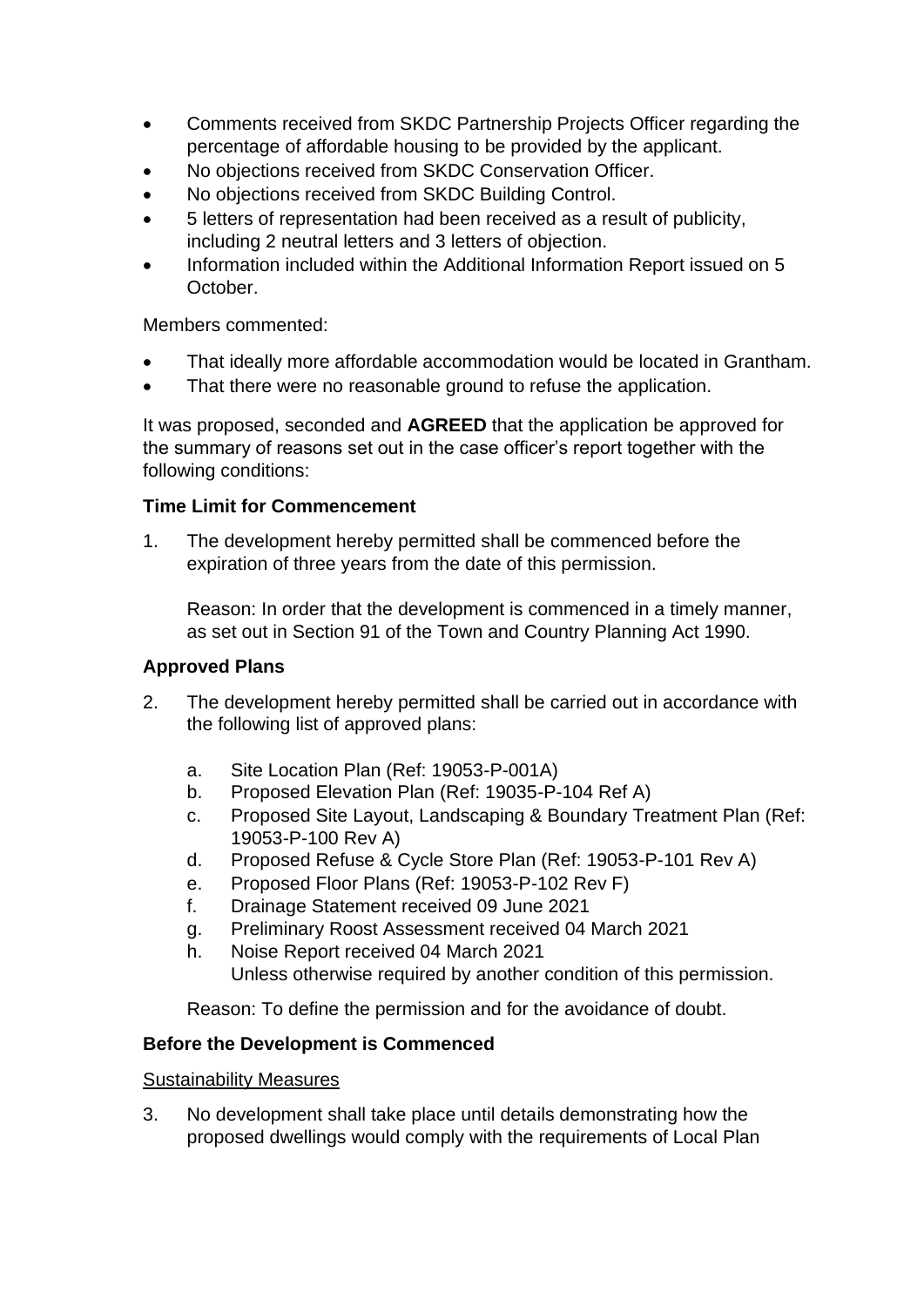Policy SB1 has been submitted and approved by the Local Planning Authority.

The approved sustainable building measures shall be completed in full, in accordance with the agreed scheme, prior to the first occupation of the dwellings hereby permitted.

Reason: To ensure the dwellings are constructed to a standard that mitigates against climate change as required by Local Plan Policy SB1.

#### Accessible and Adaptable Dwellings

4. Before the development hereby permitted is commenced, details demonstrating that at least 10% of the dwellings would be constructed as "Accessible and Adaptable" in line with the standard set out in Part M4(2) of the Building Regulations must be submitted to and approved in writing by the Local Planning Authority.

The development must be carried out in accordance with the approved details.

Reason: To ensure the development meets the needs of all potential future occupiers in accordance with Local Plan Policy DE1.

#### Foul and Surface Water Drainage Details

- 5. Before the development hereby permitted is commenced, a scheme for the treatment of surface and foul water drainage shall have been submitted to and approved in writing by the Local Planning Authority. The drainage details must:
	- Be based on sustainable drainage principles and an assessment of the hydrological and hydrogeological context of the development
	- Provide details of how run-off will be safely conveyed and attenuated during storms up to and including the 1 in 100 year critical storm event, with an allowance for climate change, from all hard surfaced areas within the development into the existing local drainage infrastructure and watercourse system without exceeding the run-off rate for the undeveloped site
	- Provide attenuation details and discharge rates which shall be restricted to the brownfield runoff rate
	- Provide details for the timetable for and any phasing of implementation for the drainage scheme; and
	- Provide details of how the scheme shall be maintained and managed over the lifetime of the development, including any arrangements for the adoption by any public body or Statutory Undertaker and any other arrangements required to secure the operation of the drainage system throughout its lifetime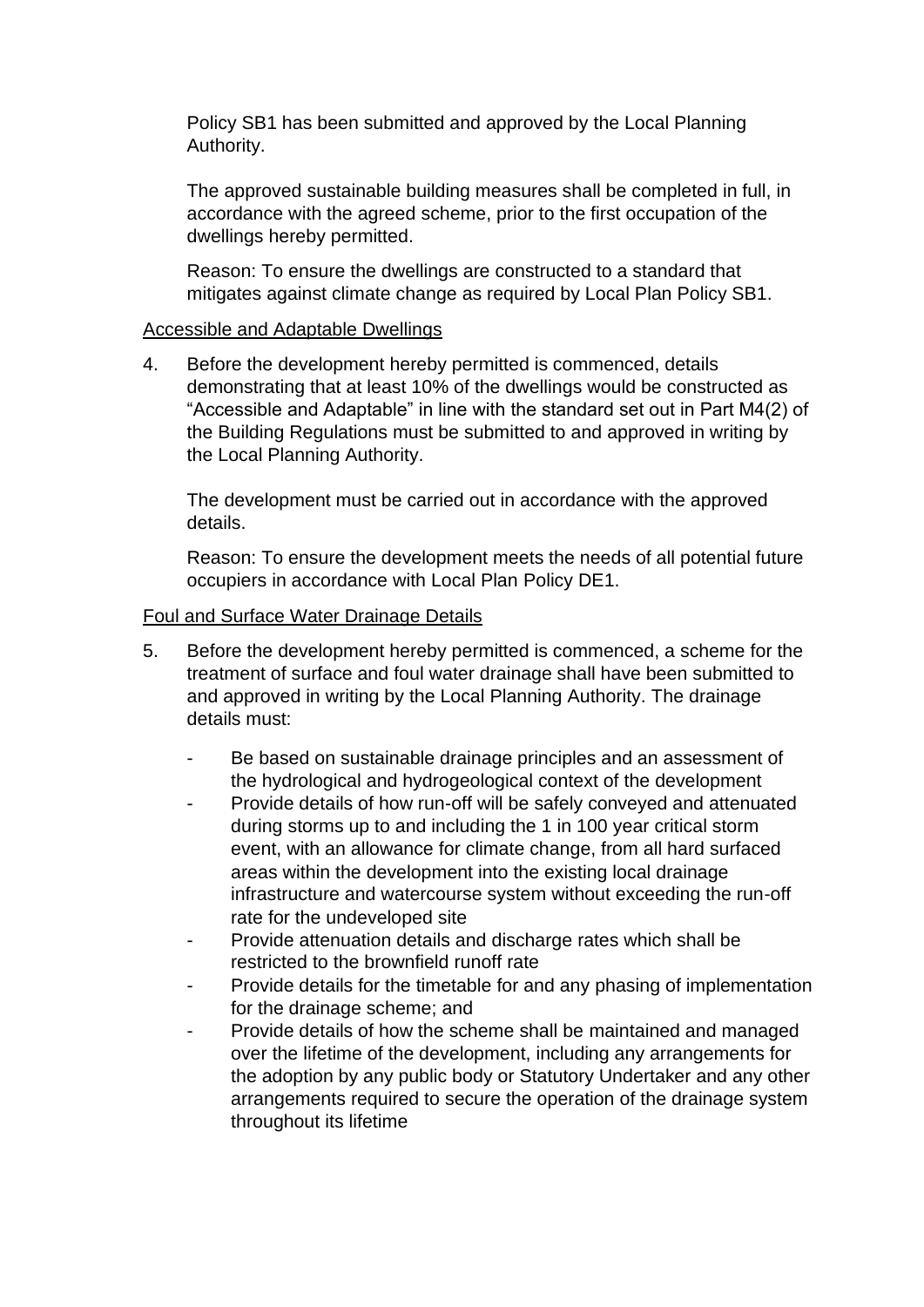Reason: To ensure the provision of satisfactory surface and foul water drainage in accordance with Local Plan Policy EN5.

# Demolition and Construction Management

6. No development shall take place, including demolition of buildings hereby approved, until a Demolition Method Statement and Construction Management Plan and Method Statement has been submitted to and approved in writing by the Local Planning Authority, which shall indicate measures to mitigate against noise, dust and vibration, traffic generation and drainage of the site during the demolition and construction stages of the proposed development.

The Construction Management Plan and Method Statement shall include:

- Phasing of the development to include access construction
- The parking of vehicles of site operatives and visitors
- Loading and unloading of plant and materials
- Storage of plant and materials used in constructing the development
- Wheel washing facilities
- The routes of construction traffic to and from the site including any off site routes for the disposal of excavated material; and
- Strategy stating how surface water run off on and from the development will be managed during construction and protection measures for any sustainable drainage features. This should include drawing(s) showing how the drainage systems (permanent or temporary) connect to an outfall (temporary or permanent) during construction.

The Demolition Method Statement shall be strictly adhered to through the demolition period.

The Construction Management Plan and Method Statement shall be strictly adhered to throughout the construction period.

Reason: To ensure that the permitted development is adequately drained without creating or increasing flood risk to land or property adjacent to, or downstream of the permitted development during construction and to ensure that suitable traffic routes are agreed, and to ensure that the demolition and construction period does not give rise to unacceptable adverse impacts on the amenities of neighbouring properties.

#### Updated Preliminary Roost Assessment

7. Before the development hereby permitted is commenced, an updated Preliminary Roost Assessment must be submitted to and approved in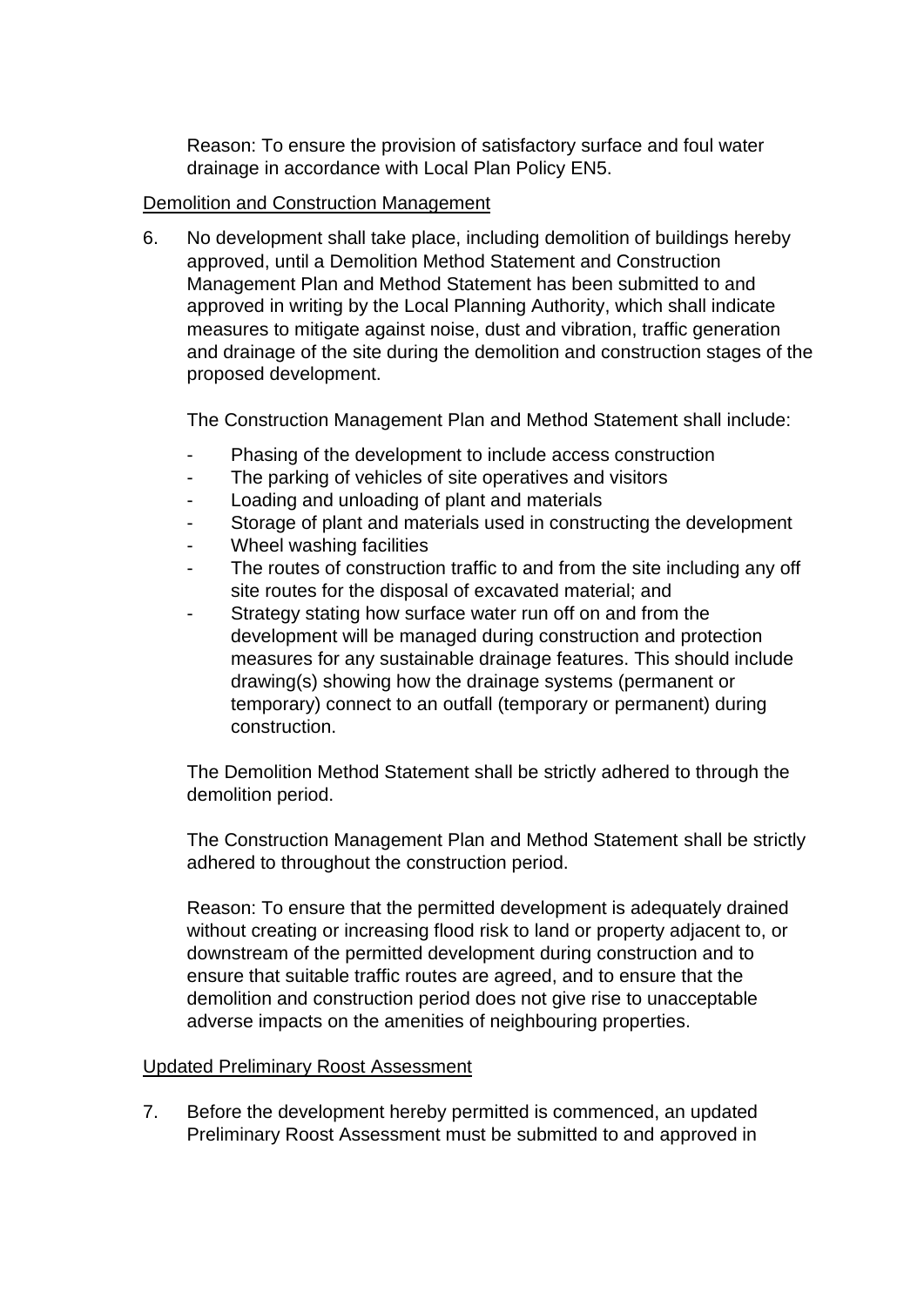writing by the Local Planning Authority. The development must be carried out in accordance with any recommendations set out by that assessment.

Reason: To ensure that the proposed development adequately protects protected species in accordance with Local Plan Policy EN2 and the Wildlife and Countryside Act 1981.

## Contaminated Land Survey

- 8. Before the development hereby permitted is commenced, a scheme relating to the survey of the land for contamination shall have been submitted to and approved in writing by the Local Planning Authority. The scheme shall include:
	- A desk top study documenting all the previous and existing land uses of the site and adjacent land
	- A site investigation report assessing the ground conditions of the site and incorporating chemical and gas analysis identified as appropriate by the desk top study; and
	- A detailed scheme for remedial works and measures to be undertaken to avoid risk from contaminants and / or gases when the site is developed and proposals for future maintenance and monitoring
	- Shall include the nomination of a competent person to oversee the implementation of the works.

Reason: Previous activities associated with this site may have caused, or had the potential to cause, land contamination and to ensure that the proposed site investigations and remediation will not cause pollution in the interests of the amenities of the future residents and users of the development; and in accordance with Policies EN2 and EN4 of the adopted South Kesteven Local Plan and national guidance contained in Paragraphs 178 and 179 of the Framework.

#### Asbestos Disposal

9. Before the development hereby permitted is commenced, a scheme to address the management and / or safe disposal of asbestos and asbestos containing materials shall have been submitted to and approved in writing by the Local Planning Authority. The scheme shall include details of, where necessary, an asbestos identification survey by a qualified contractor, measures to be adopted to protect human health and the preferred asbestos disposal route, unless the local planning authority dispenses with any such requirement specifically in writing.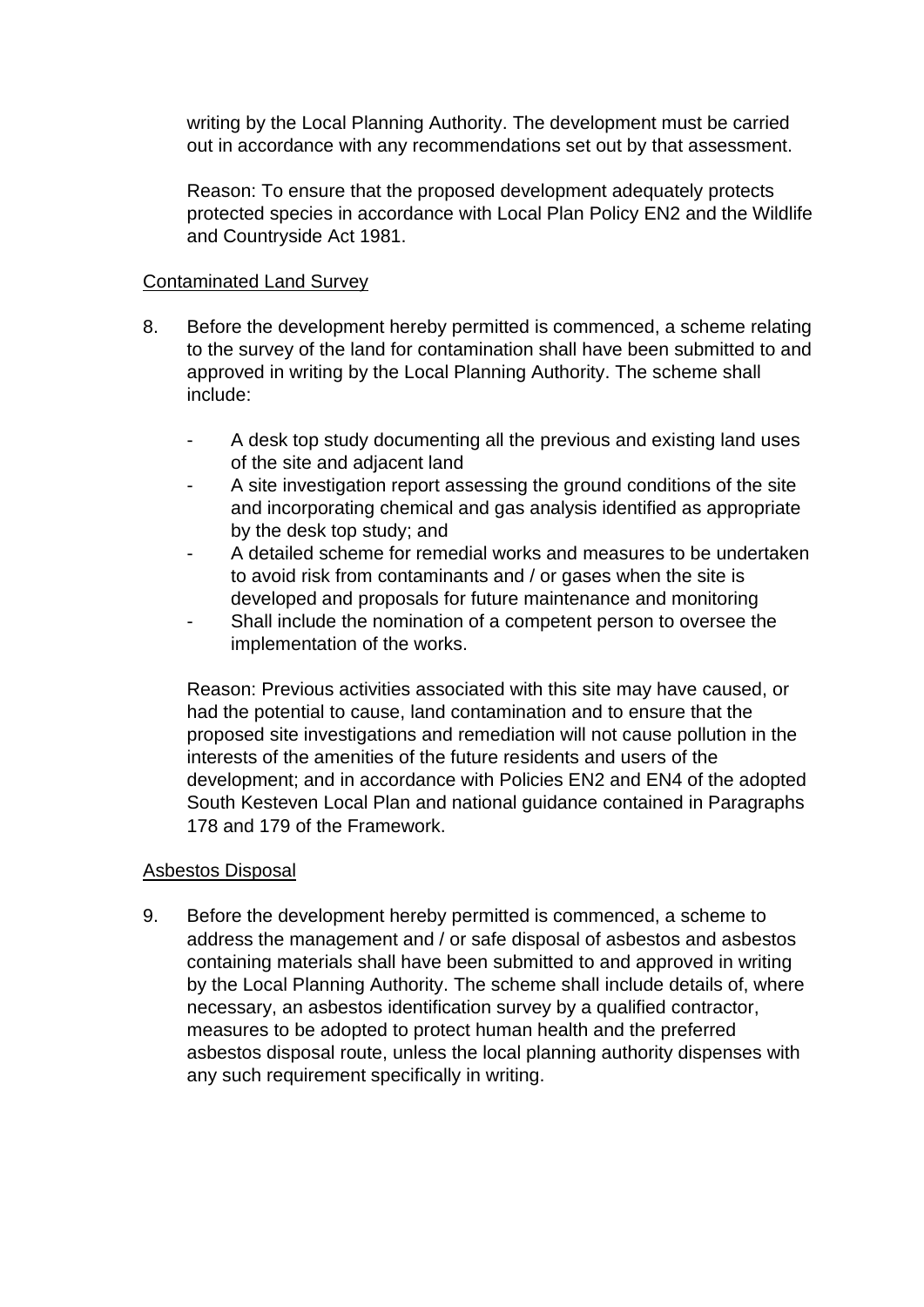Reason: To protect the health of site works and future occupiers of the site, in accordance with Policy EN4 of the Local Plan.

# **During Building Works**

#### Outdoor Courtyard Detailed Design

10. Before any development above a damp proof course, full details of the detailed design of the proposed outdoor courtyard / plaza amenity space shall have been submitted to and approved in writing by the Local Planning Authority and these works shall be carried out as approved. These details shall include consideration of restricting access from the proposed courtyard to the underpass on the northern boundary of the site, as well as proposed finished levels of contours, hard and soft landscaping detail and minor artefacts and structures, where relevant. The development must be completed in accordance with the approved details.

Reason: To ensure a satisfactory appearance to the development and to allow further consideration of measures to ensure that the development does not increase crime, or the fear of crime, in accordance with Policy DE1 of the Local Plan and Section 12 of the Framework.

#### Lighting Assessment and detailed scheme

11. Before the installation of any external lighting, an appropriate Lighting Assessment shall have been completed to inform the detailed design of the proposed external lighting scheme. The Lighting Assessment and Lighting Scheme shall be submitted to and approved in writing by the Local Planning Authority, and the works shall be completed in accordance with the approved details.

Reason: To ensure the development does not increase crime, or the fear of crime, and does not give rise to unacceptable adverse impacts on residential amenities, in accordance with Policy DE1 of the Local Plan and Section 12 of the Framework.

#### Hard and Soft Landscaping details

12. Before any development other than demolition and clearance works, details of a hard and soft landscaping scheme shall have been submitted to and approved in writing by the Local Planning Authority. Details shall include:

Proposed finished levels and contours

- Means of enclosure
- Vehicle and pedestrian access and circulation areas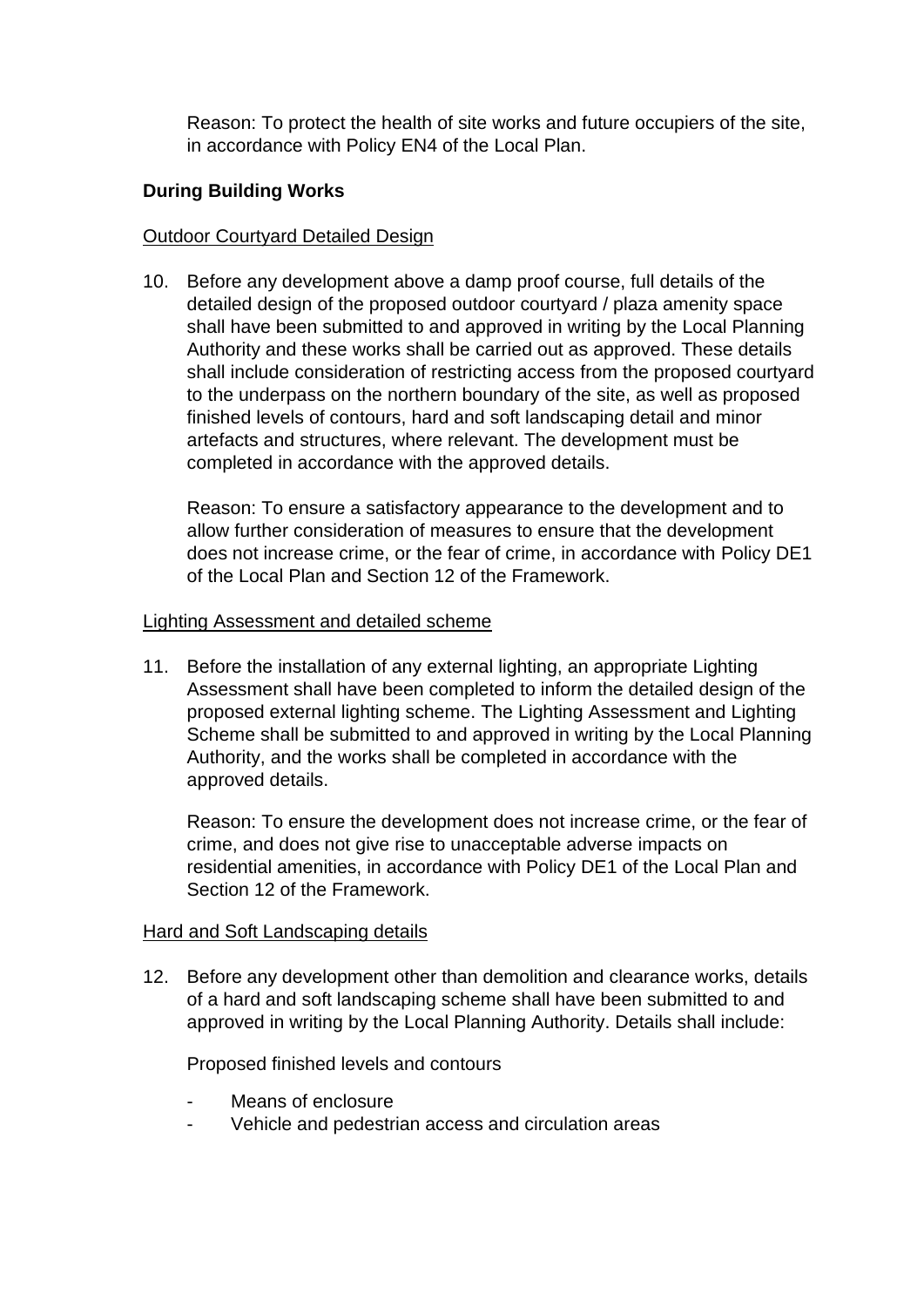- Hard surfacing materials
- Planting plans
- Written specifications (including cultivation and other operations associated with plant and grass establishment)
- Schedules of plants, noting species, plant sizes and proposed numbers / densities where appropriate.

Reason: Hard and soft landscaping makes an important contribution to the development and its assimilation with its surroundings and in accordance with Policy DE1 of the adopted Local Plan.

#### Materials Schedule

13. Before any works on the external elevation of the development hereby permitted are begun, samples of the materials (including colour of render, paintwork or colourwash) to be used in the construction of the external surfaces of the development hereby permitted will have been submitted to and approved in writing by the Local Planning Authority.

Reason: To ensure a satisfactory appearance to the development and in accordance with Policy DE1 of the adopted South Kesteven Local Plan.

# **Before the Development is Occupied**

#### Materials Implementation

14. Before any part of the development hereby permitted is occupied, the dwellings must have been completed in accordance with the approved external materials details.

Reason: To ensure a satisfactory appearance to the development and in accordance with Policy DE1 of the adopted South Kesteven Local Plan.

#### Hard Landscaping Implementation

15. Before any part of the development hereby permitted is occupied, all hard landscaping works shall have been carried out in accordance with the approved hard landscaping details.

Reason: Hard landscaping makes an important contribution to development and its assimilation with its surroundings and in accordance with Policy DE1 of the adopted South Kesteven Local Plan.

#### Surface and Foul Water Drainage Implementation

16. Before any part of the development hereby permitted is occupied, the works to provide the surface and foul water drainage shall have been completed in accordance with the approved details.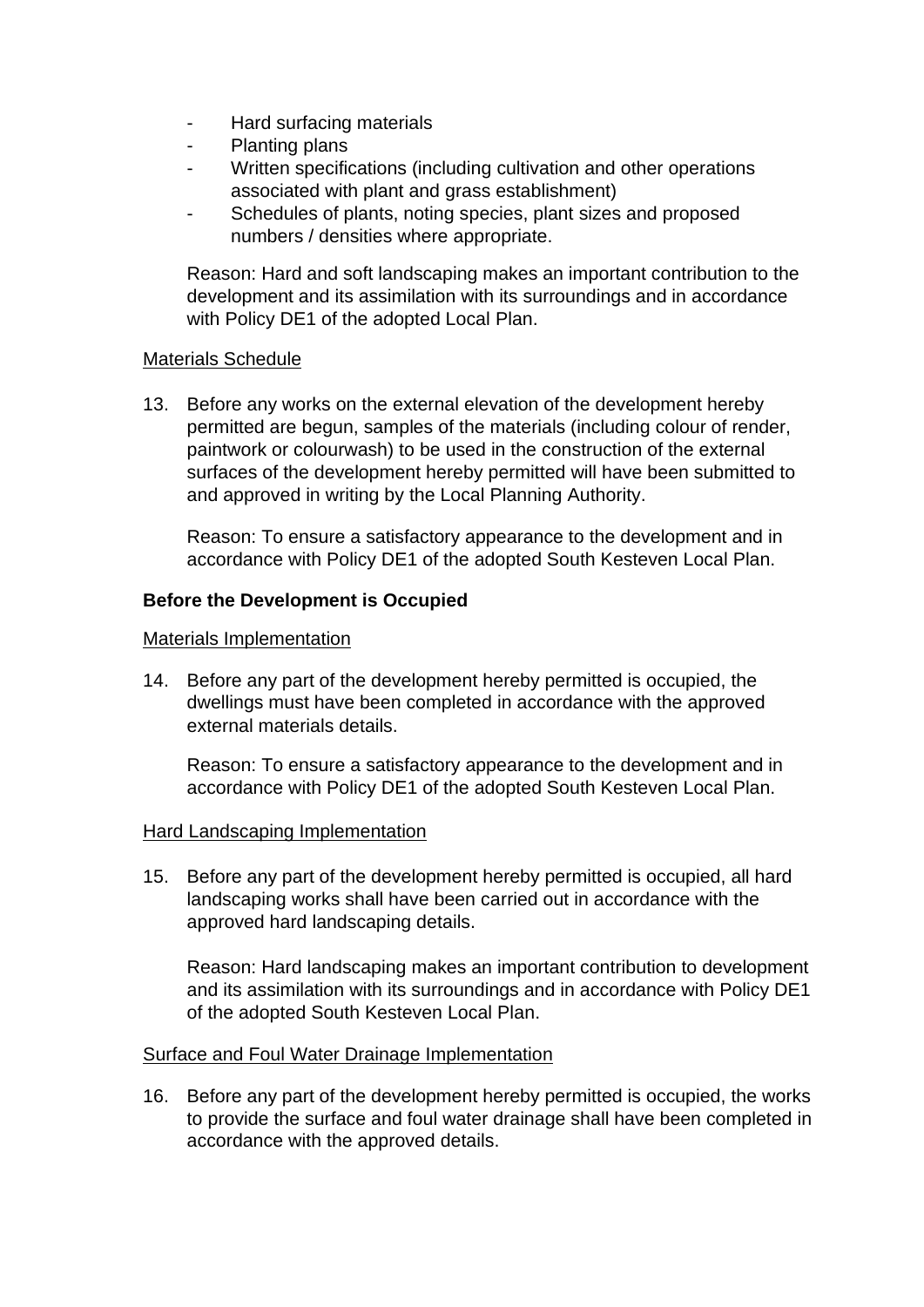Reason: To ensure the provision of satisfactory surface and foul water drainage in accordance with Policy EN5 of the adopted Local Plan.

## Soft Landscaping Implementation

17. Before the end of the first planting / seeding season following the occupation of any part of the development hereby permitted, all soft landscaping works shall have been carried out in accordance with the approved soft landscaping details.

Reason: Soft landscaping makes an important contribution to development and its assimilation with its surroundings and in accordance with Policy DE1 of the adopted South Kesteven Local Plan.

# Landscape Management Plan details

- 18. Before any part of the development hereby permitted is occupied, a landscape management plan shall have been submitted to and approved in writing by the Local Planning Authority. The plan shall include:
	- Long term design objectives
	- Management responsibilities; and
	- Maintenance schedules for all landscaped areas.

Reason: Landscaping makes an important contribution to development and its assimilation with its surroundings and in accordance with Policy DE1 of the adopted South Kesteven Local Plan.

# Ground Investigation Verification Report

- 19. Before any part of the development hereby permitted is occupied, a verification report confirming that remedial works have been completed shall have been submitted to and approved in writing by the Local Planning Authority. The report shall have been submitted by the nominated competent person approved, as required by Condition 7 above. The report shall include:
	- A complete record of remediation activities, and data collected as identified in the remediation scheme, to support compliance with agreed remediation objectives
	- As built drawings of the implemented scheme
	- Photographs of the remediation works in progress; and
	- Certificates demonstrating that imported and / or material left in situ is free from contamination.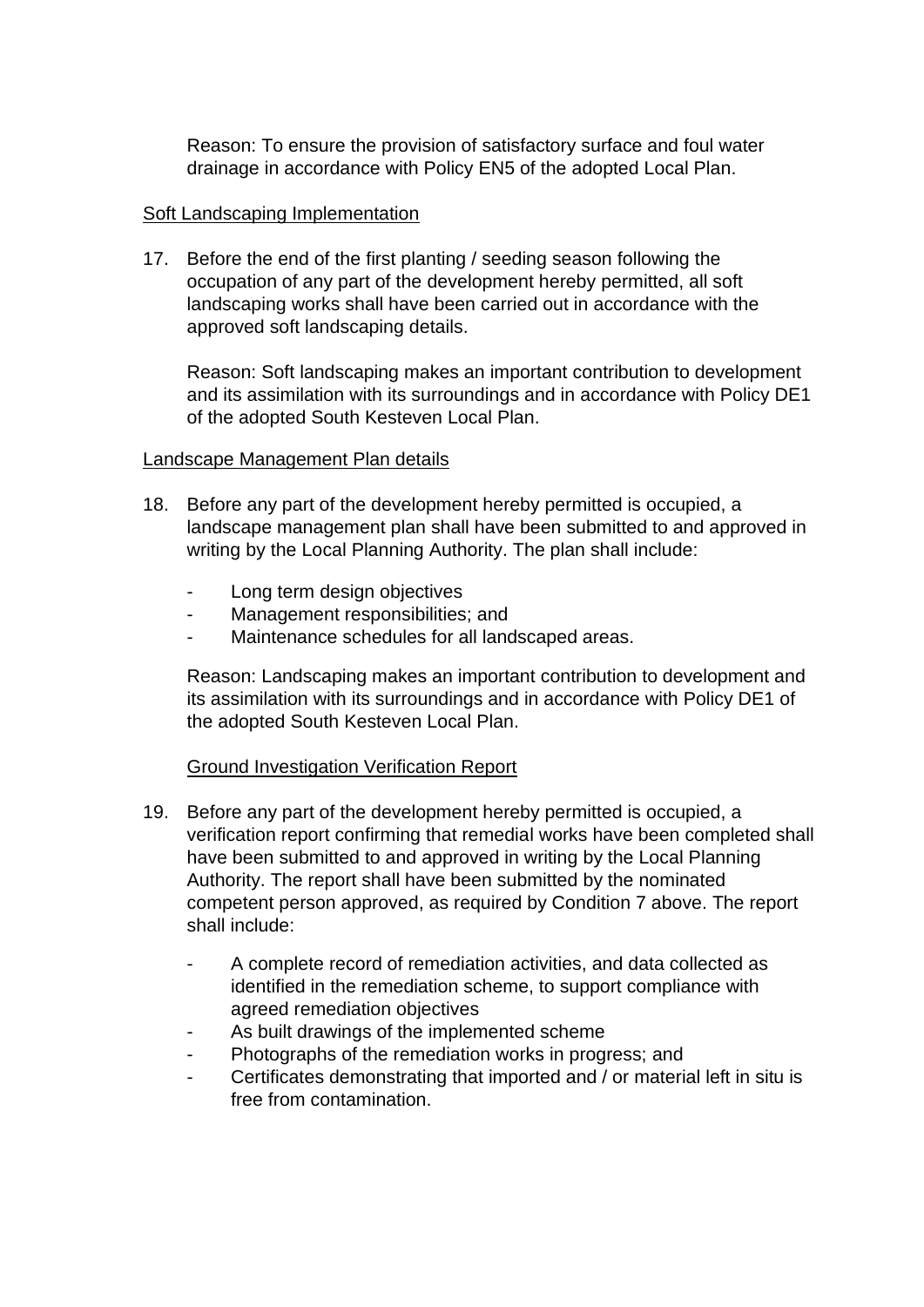The scheme of remediation shall thereafter be maintained in accordance with the approved details.

Reason: Previous activities associated with this site may have caused, or had the potential to cause, land contamination and to ensure that the proposed site investigations and remediation will not cause pollution in the interests of the amenities of the future residents and users of the development; and in accordance with Policies EN2 and EN4 of the adopted South Kesteven Local Plan and national guidance contained in Paragraphs 178 and 179 of the NPPF.

#### Noise Mitigation

20. Before any part of the development hereby permitted is occupied, the developer shall implement the recommendations and mitigation measures for noise as proposed in Section 4 of the Noise Assessment Report, produced by UK Building Compliance, received by the Local Planning Authority on 4 March 2021.

Reason: To ensure future occupants of the development benefit from an appropriate noise environment in accordance with Policies DE1 and EN4 of the adopted South Kesteven Local Plan.

#### Refuse and Cycle Storage provision

21. Before any part of the development hereby permitted is occupied, the works for the provision of the approved refused and cycle storage areas shall have been completed and shall thereafter be retained for use at all times.

Reason: To ensure the provision of satisfactory facilities for the storage of refuse.

#### Travel Pack provision

22. Before any part of the development hereby permitted is occupied, the developer shall supply the proposed occupants of the development with a copy of the Residential Travel Pack, prepared by J Consulting, received by the Local Planning Authority on 8 June 2021.

Reason: To encourage the use of sustainable methods of travel, in accordance with Policy ID2 of the Local Plan and Section 9 of the Framework.

#### **Ongoing Conditions**

#### Preliminary Roost Assessment measures

23. The development hereby permitted shall be carried out in accordance with the recommendations contained in the Preliminary Roost Assessment,